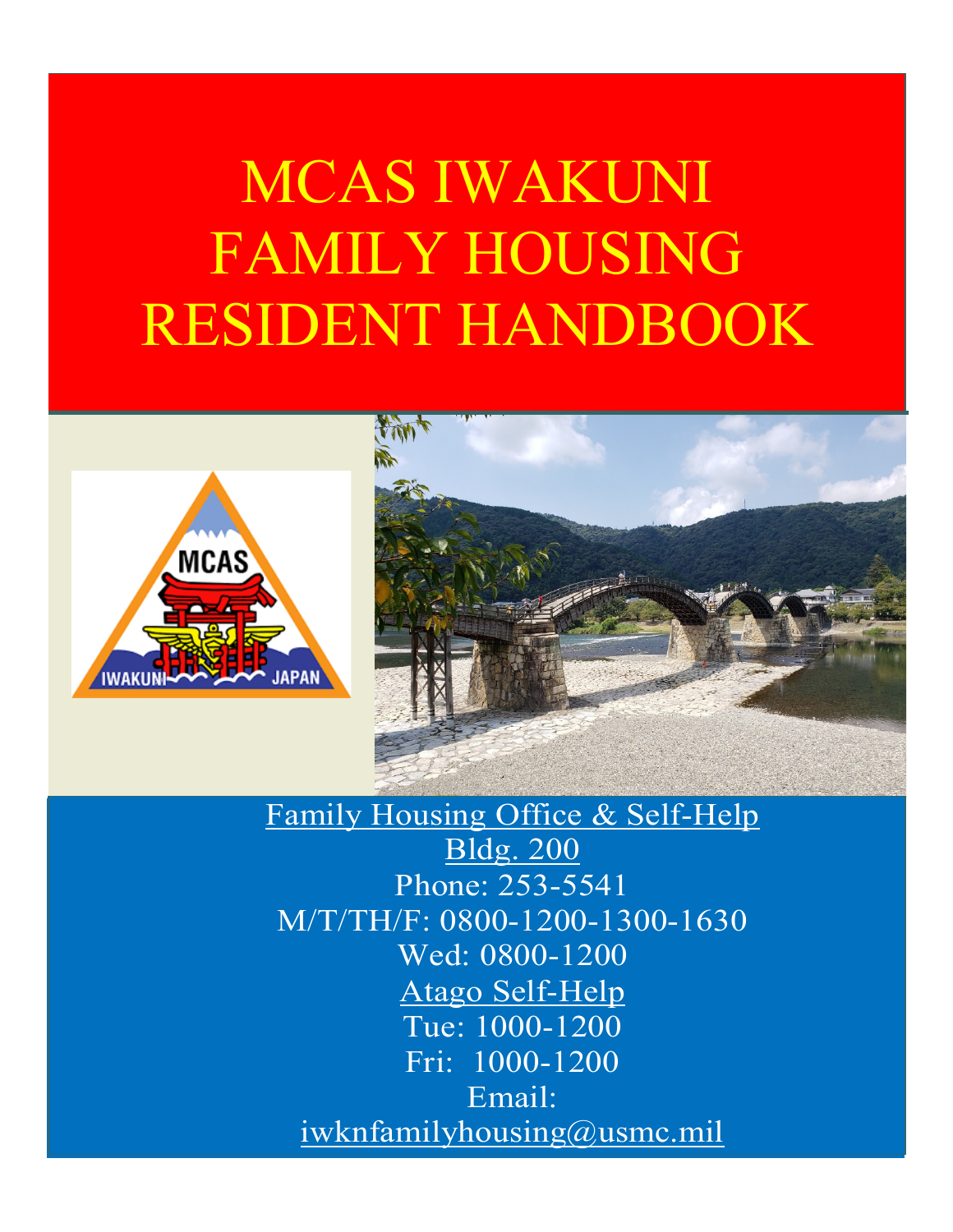### **Important Contact Information**

| Title                                                              | <b>DSN</b>                        |  |  |  |
|--------------------------------------------------------------------|-----------------------------------|--|--|--|
| Military Housing Division Director                                 | 253-6817                          |  |  |  |
| Family Housing Manager                                             | 253-6224                          |  |  |  |
| Maintenance & Operations Chief                                     | 253-3830                          |  |  |  |
| Front Desk                                                         | 253-5541                          |  |  |  |
| On-Base Lead Counselor                                             | 253-5542                          |  |  |  |
| Housing Referral Service (Off-Base Counselors)                     | 253-6820/5772/6222                |  |  |  |
| Lead Housing Inspector                                             | 253-5498                          |  |  |  |
| Housing Inspectors                                                 | 253-5349/6881/5246/6950/6919/6389 |  |  |  |
| Self-Help Warehouse                                                | 253-3528                          |  |  |  |
| Atago Self-Help Store                                              | 253-5842                          |  |  |  |
| Maintenance Trouble Desk (0800-1630)                               | 253-3131 or 253-4242              |  |  |  |
| Maintenance Trouble Desk (1630-0800)                               | 080-6612-9278                     |  |  |  |
| Emergency (Life & Death Situations) Fire                           | 119/911                           |  |  |  |
| Emergency (Life & Death Situations) Ambulance                      | 116                               |  |  |  |
| Emergency (Life & Death Situations) Police                         | 253-3322                          |  |  |  |
| Emergency Dispatch (If you don't have a DSN                        | 0827-21-7700                      |  |  |  |
| phone line and using your cell phone to call)                      | 0827-79-3322                      |  |  |  |
| Animal Control                                                     | 253-5418/3300                     |  |  |  |
| Family Advocacy                                                    | 253-4526                          |  |  |  |
| Family Housing Email                                               | iwknfamilyhousing@usmc.mil        |  |  |  |
| DSN Number from Off-Base (MCAS Iwakuni for 253-xxxx): 0827-79-xxxx |                                   |  |  |  |
| DSN Number from Off-Base (MCAS Iwakuni for 255-xxxx): 0827-94-xxxx |                                   |  |  |  |
| Call from the U.S. (MCAS Iwakuni for 253-xxxx): 011-81-827-79-xxxx |                                   |  |  |  |
| Call from the U.S. (MCAS Iwakuni for 255-xxxx): 011-81-827-94-xxxx |                                   |  |  |  |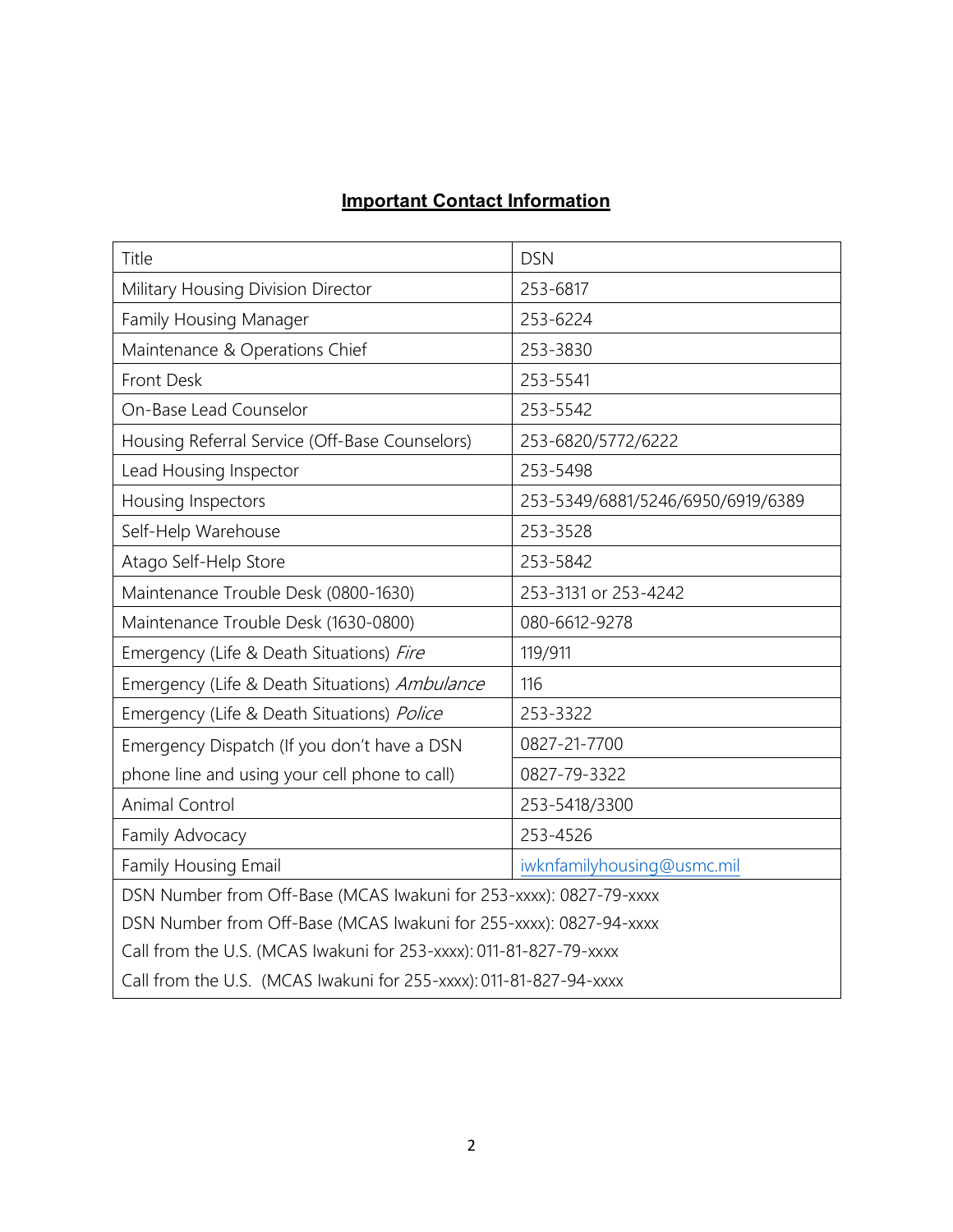#### **Table of Contents**

- **A-1 Sources and Purpose**
- **A-2 Resources**
- **1 Emergency Provisions**
	- **1.1 Police and Law Enforcement**
	- **1.2 Fire**
	- **1.3 Ambulance**
	- **1.4 Animal Control**
	- **1.5 Fire Prevention in Family Housing**
		- **1.5.1 Reporting Responsibility for Fire**
		- **1.5.2 Unattended Cooking**
		- **1.5.3 Fire Alarm Activation and Required Action**
		- **1.5.4 Fire Safety Inspection**
		- **1.5.5 Portable Room Heating Device**
		- **1.5.6 Fire Pits**
	- **1.6 Tropical Cyclone Condition of Readiness (TCCOR)**
		- **1.6.1 TCCOR-4**
		- **1.6.2 TCCOR-3**
		- **1.6.3 TCCOR-2**
		- **1.6.4 TCCOR-1**
		- **1.6.5 TCCOR-1 Caution**
		- **1.6.6 TCCOR-1 Emergency**
		- **1.6.7 TCCOR-1 Recovery**
		- **1.6.8 TCCOR Storm Watch**
		- **1.6.9 TCCOR All Clear**
	- **1.7 Health Protection Condition (HPCON) Guide**
		- **1.7.1 HPCON-0**
		- **1.7.2 HPCON-Alpha**
		- **1.7.3 HPCON-Bravo**
		- **1.7.4 HPCON-Charlie**
		- **1.7.5 HPCON-Delta**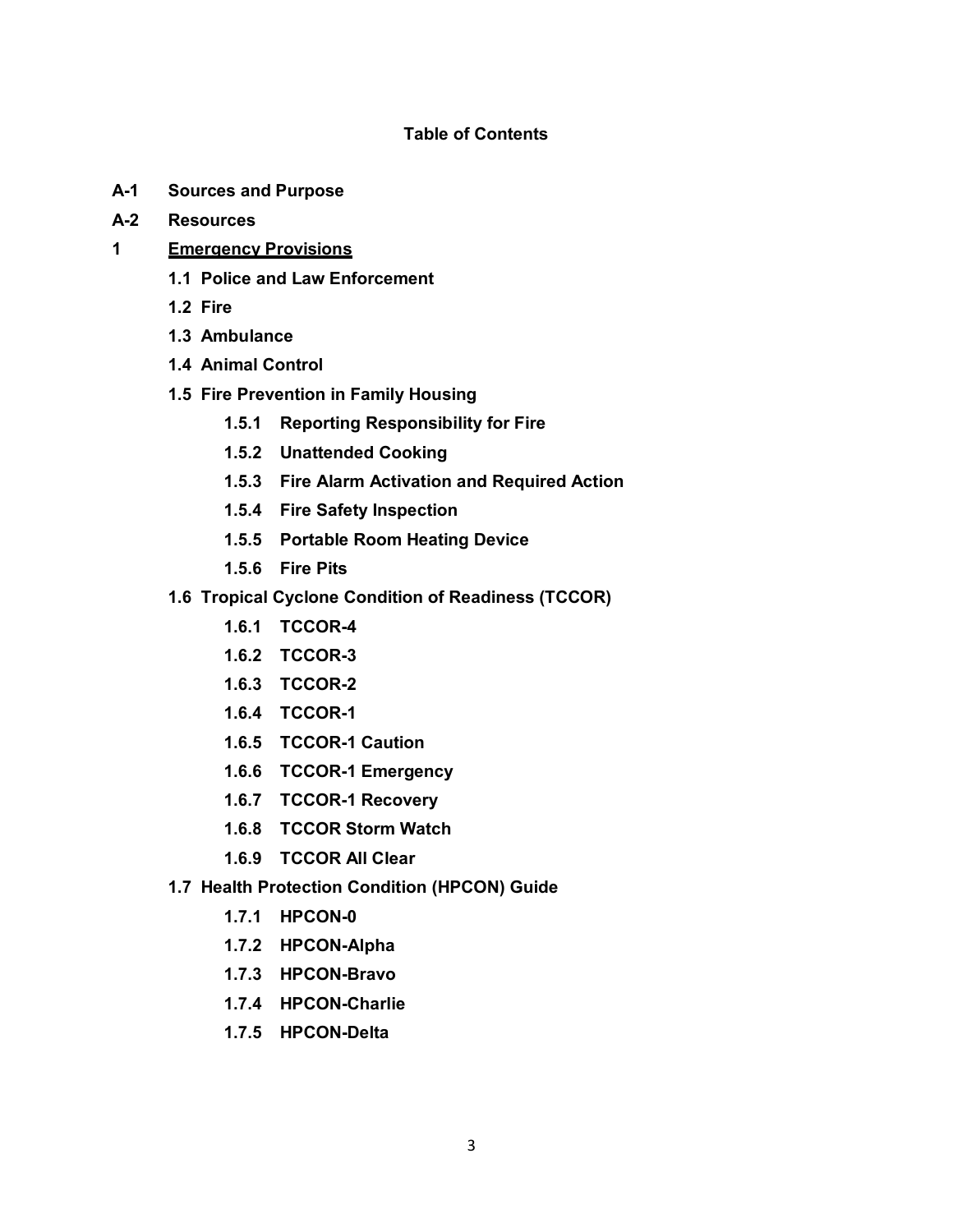#### **2 Home Maintenance Section**

- **2.1 Alteration**
	- **2.1.1 Backyard Fences and Privacy/Sun Shades**
	- **2.1.2 Alteration due to EMFP, disabled family member, or WW**
	- **2.1.3 Storage Sheds and Utility Structures**
- **2.2 Locks, Latches, and Deadbolts**
- **2.3 Lock Out**
- **2.4 Keys and Lost Keys**
- **2.5 Off-Limit Areas in your Quarters**
- **2.6 Home Maintenance Information**
	- **2.6.1 Maintenance Service Call Classification**
	- **2.6.2 Management Initiated Work Orders and Preventive Maintenance**
	- **2.6.3 Home Access for Preventive and Corrective Maintenance**
	- **2.6.4 Resident Maintenance Responsibilities**
		- **2.6.4.1 Smoke Detectors**
		- **2.6.4.2 Plumbing**
		- **2.6.4.3 Light Bulbs**
		- **2.6.4.4 Heating, Ventilation, and Air Conditioning (HVAC)**
		- **2.6.4.5 HVAC Filters**

#### **2.7 Housekeeping**

- **2.7.1 Carpeted Floor Areas**
- **2.7.2 Tile and Vinyl Floor**
- **2.7.3 Walls and Woodwork**
- **2.7.4 Countertops**
- **2.7.5 Molds and Mildew**
- **2.7.6 Painting**
- **2.7.7 Appliances**
	- **2.7.7.1 Dishwashers**
	- **2.7.7.2 Garbage Disposal**
	- **2.7.7.3 Refrigerator**
	- **2.7.7.4 Stoves and Ovens**
	- **2.7.7.5 Water Heaters**
- **2.7.8 Bathrooms**
- **2.7.9 Doors, Windows, and Closets**
- **2.7.10 Floors**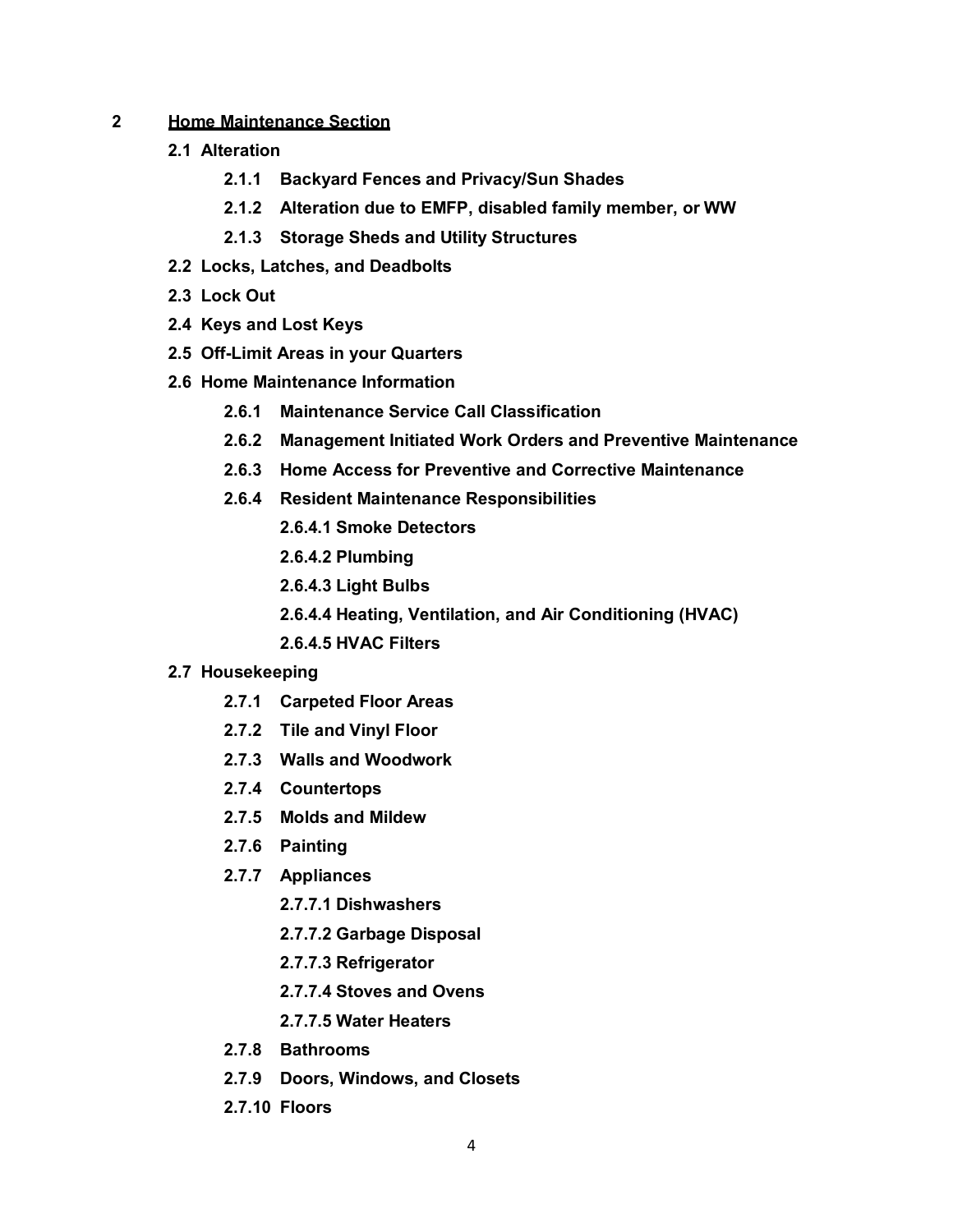- **2.7.11 Window Treatments**
- **2.7.12 Hanging Objects on Walls**
- **2.7.13 Light Bulbs and Lighting System**
- **2.7.14 Care of Grounds and Yards**
- **2.7.15 Common Areas**
- **2.8 - Energy and Water Conservation**
	- **2.8.1 Dishwashers**
	- **2.8.2 Air Conditioning & Heating**
	- **2.8.3 Laundry Washers and Dryers**
	- **2.8.4 Lights and Other Appliances**
	- **2.8.5 Refrigerators**
	- **2.8.6 Stove**
	- **2.8.7 Water Conservation**
- **2.9 - Holiday Lighting and Decorations**

#### **3 Pet and Wildlife Section**

- **3.1 Potential Cost of Dog Ownership in Japan**
- **3.2 Conditions of Animal Ownership**
- **3.3 Requirement for Proper Restraint and Control of Pets and Animals**
- **3.4 Prohibited Dog Breeds**
- **3.5 Wildlife and Bird Feeding**

#### **4 Other Housing Provisions**

- **4.1 Alcoholic Beverage Consumption**
- **4.2 Automotive Repair**
- **4.3 Barbecue Grills**
- **4.4 Bird Droppings & Waste**
- **4.5 Car Wash**
- **4.6 Child Care (Babysitting)**
- **4.7 Child Behavior and Child Care**
- **4.8 Drug Free Policy**
- **4.9 Firearms and Weapons**
- **4.10 Fireworks**
- **4.11 Flag Display**
- **4.12 Guests and Visitors**
- **4.13 Hazardous Waste**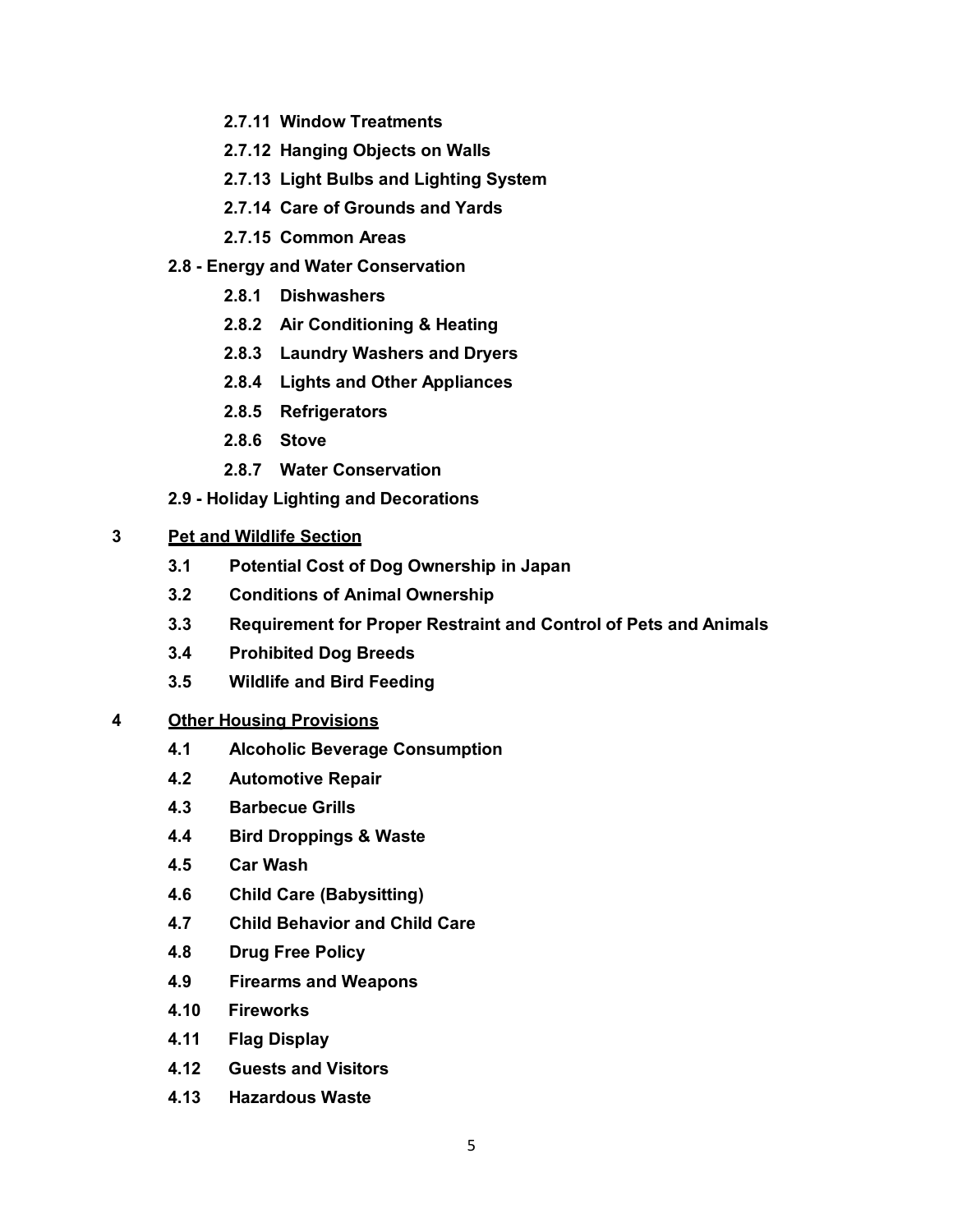- **4.14 Home Based Business (Commercial Enterprises)**
- **4.15 Parking**
- **4.16 Play Equipment (Personally Owned)**
- **4.17 Pest Control**
- **4.18 Pools**
- **4.19 Quiet Hours**
- **4.20 Solicitations**
- **4.21 Subletting (Bed & Breakfast)**
- **4.22 Unmanned Aircraft System (UAS) Prohibition**
- **4.23 Violation Notice**
- **4.24 Waterbeds**
- **4.25 Yard Sale**
- **4.26 Yards (Prohibited Items)**
- **4.27 Renter's Insurance**
- **4.28 Resident Responsibilities**
- **4.29 Reimbursement and Payment for Damages**
- **4.30 Vacating & Terminating Occupancy of Government Quarters**
- **4.31 Pre-Termination Inspections**
- **4.32 Final Inspection**

#### **5 Services**

- **5.1 Baseball Field Reservations**
- **5.2 Cabanas and Picnic Area Reservations**
- **5.3 Cable & Internet Service**
- **5.4 Multi-Purpose Room Reservations**
- **5.5 Refuse Collection**
	- **5.5.1 Solid Waste Separation Policy**
	- **5.5.2 Solid Waste and Bulky Trash Pickup Schedule**
	- **5.5.3 Resident Responsibilities**
- **5.6 Family Housing Self-Help Centers**
	- **5.6.1 Typical Items Provided by Family Housing Self-Help Centers**
	- **5.6.2 Mandatory Safety Precautions**
	- **5.6.3 User's Responsibility**

#### **Supplement: MCASI Family Housing Appearance Standard**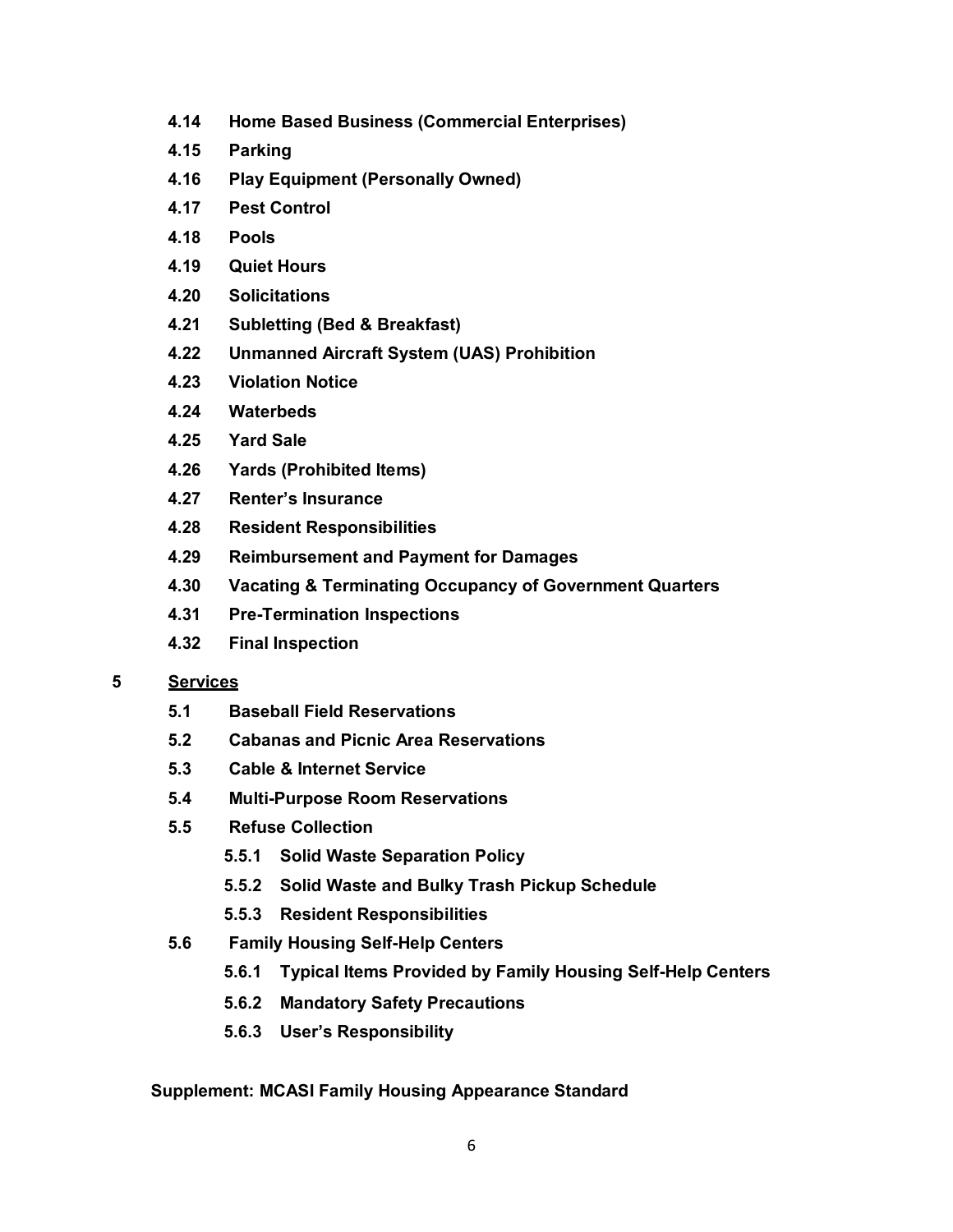#### **A-1 SOURCES AND PURPOSE**

Marine Corps Air Station Iwakuni (MCASI) FAMILY HOUSING RESIDENT HANDBOOK is maintained and distributed by the Facilities Department, Military Housing Division in both paper and electronic formats. The purpose of this Handbook is to provide helpful information and clarity to your roles and responsibilities as a resident to our families while occupying on base housing at MCASI Main Base, Monzen District, and Atago Hills.

This Handbook also highlights the responsibility of various MCASI stakeholders and service providers in enforcing the standard of living at this premier overseas installation. Should any information contained in this guidebook conflict with higher directives, orders, and instructions, the more restrictive policies shall take precedence.

#### **A-2 RESOURCES**

With this Handbook, it is our goal to provide a usable knowledge base that is controllable, yet available to a broader community of personnel supported at MCASI. To accomplish that, this guidebook cannot encompass all documentation produced to date. Instead, it presents a selective, best-practice roadmap for successful operation of a government-owned, governmentoperated housing. For each step in the process, we may include the following types of information:

- $\triangleright$  Current preferred procedures and best practices
- $\triangleright$  Sources of statutory authority, executive policy, and implementation guidance
- $\triangleright$  Informational products
- $\triangleright$  Lessons learned and tips for success.

Generally, we will cite and quote from these in the narrative, but the full documents themselves appear in the compiled electronic repository of resource documents that is published with this guide.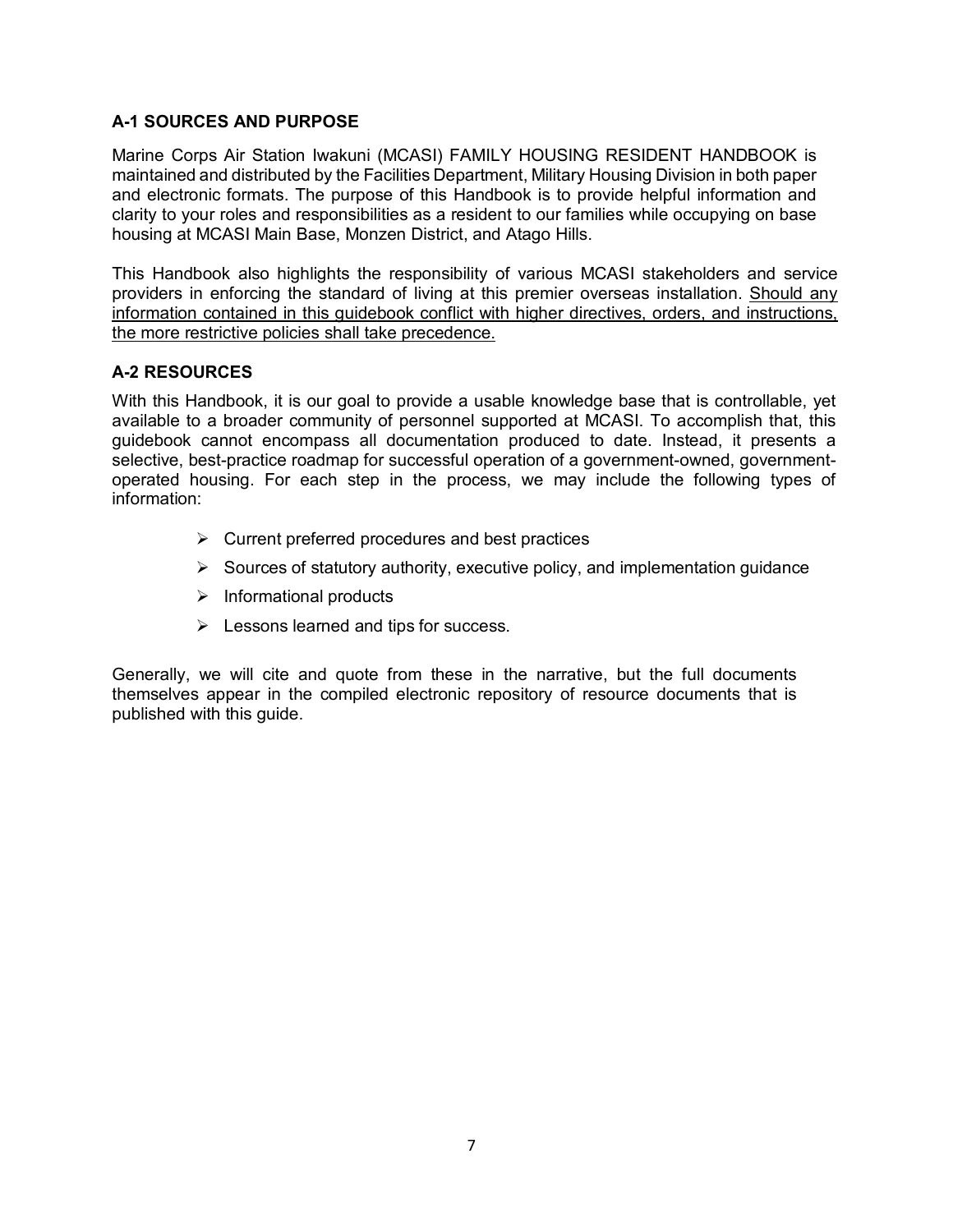#### **1. EMERGENCY PROVISIONS:**

**1.1 POLICE AND LAW ENFORCEMENT** – The Provost Marshal's Office (PMO) will provide law and community policy enforcement services for all family housing neighborhoods located at MCASI. All residents, regardless of where they live, should call 119, 911, 253-3322, or commercial 0827-79-3322 in the event of an ACTUAL emergency requiring immediate law enforcement presence. Your call will be properly routed to the appropriate emergency dispatch service. You can also call DSN 253-3302 for non-emergency call to reach the PMO.

- **1.2 FIRE –** Please call 119 or 911 or the emergency dispatch at 0827-79-3322
- **1.3 AMBULANCE –** Please call 116 or the emergency dispatch at 0827-79-3322
- **1.4 ANIMAL CONTROL –** Please call 253-5418

#### **1.5 FIRE PREVENTION IN FAMILY HOUSING**

- **1.5.1 REPORTING RESPONSIBILITY FOR FIRE**  All fires will be reported to the Fire Department immediately. Under existing laws, persons who negligently or intentionally set a fire, allow a fire to be set, allow a fire to kindle, or is negligent, could be held liable for the expense of fighting the fire, costs for providing rescue and emergency medical services, and damage to government housing facilities. Residents are required to report such incident to the Family Housing Office at the earliest opportunity.
- **1.5.2 UNATTENDED COOKING -** Leaving a pan on the stove unattended causes most kitchen fires in family housing. NEVER douse water on a grease fire. Covering the pan, closing the oven door, or sprinkling baking soda on the burning grease will usually and quickly extinguish a grease fire. Also, residents should routinely clean the exhaust fan and filter of your range hood to prevent grease accumulation.

Tips to prevent kitchen grease fire:

- o Always make sure stove is turned off after use.
- $\circ$  Do not leave the stove unattended while cooking. Refrain from multi-tasking and turn off the stove whenever you leave the kitchen area.
- $\circ$  Never attempt to move a burning pan from the stove. Do not douse the burning pan with water.
- $\circ$  When cooking, always make sure you have a lid or cover for the pan readily available to smother the frying pan if it catches on fire.
- $\circ$  Residents are reminded not to use the oven as storage area for food or other combustible materials
- $\circ$  It is strongly recommended that the each tenant obtain fire extinguishers from offbase hardware stores.
- **1.5.3 FIRE ALARM ACTIVATION AND REQUIRED ACTION -** Report all fires to the Fire Department immediately. Activation of the smoke alarm or sprinkler system in MCASI detached units, duplex, or row homes DOES NOT automatically notify the Fire Department. If a fire occurs, notify the Fire Department immediately regardless of extinguisher discharge or alarm activation. Residents are required to respond promptly and in an orderly fashion during fire alarm activations and required evacuation.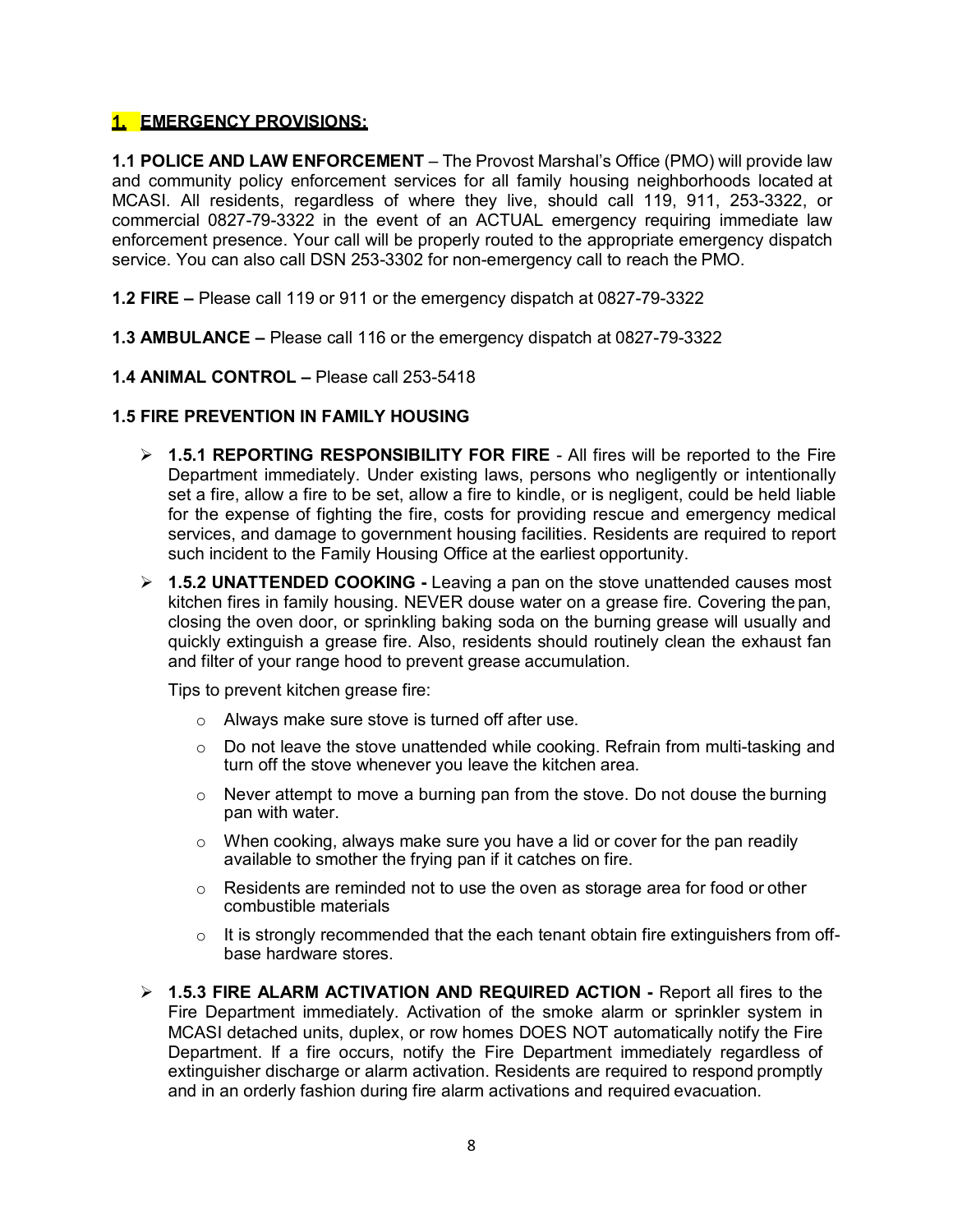The Fire Alarm Control Panel of midrise apartments does trigger and notify the fire department of alarm activations. Residents are required to respond promptly and in an orderly fashion during fire alarm activations. Please exit your residence by using the stairs, and gather in an area as designated by the first responders on scene. Do not reenter your housing facility and residence until the "All Clear" signal has been given.

- **1.5.4 FIRE SAFETY INSPECTION -** The Federal Fire Department inspects the common areas of midrise apartments for fire safety violations. The inspections of installed fire alarm systems on midrise apartments are conducted annually via contracted services. During the inspection, contractors will enter each individual tower apartment to ensure functionality of the fire alarm system. Tenants will be notified at least 48-hours in advance prior to fire alarm control panel and smoke detector inspection on the midrise apartments.
- **1.5.5 PORTABLE ROOM HEATING DEVICES -** In accordance with fire safety codes and Family Housing Unified Facilities Criteria (UFC), portable kerosene, gas, or electric heaters, floor furnaces, and heat lamps are prohibited in family housing.
- **1.5.6 FIRE PITS –** Fire pits are authorized within fenced areas at homes where individual yards are available (not common spaces) as long as the pit elevates the fire off of the ground and can be covered with a screen enclosure to prevent the spread of the fire.
	- $\circ$  The fire pit must be at least 5 feet from any structure and all trees, and must be at least ten feet from any overhead limb.
	- $\circ$  Woods and flames must be fully contained within the pit at all times.
	- $\circ$  Smoke from the wood must be kept to a minimum to avoid impacting other residents.
	- $\circ$  Resident shall not have fire pit or stack firewood in the front yard or along the sides of any homes.

**1.6 TROPICAL CYCLONE CONDITIONS OF READINESS (TCCOR)** – During times of inclement weather (high winds, tropical storms, typhoons), MCAS Iwakuni may set TCCOR conditions to keep families and service members safe, and reduce potential hazards and damages associated with cyclones and typhoons.

- **1.6.1 TCCOR-4**  Sustained and destructive winds >58 MPH are possible within 72 hours. Check to ensure you have a three-day supply of non-perishable food items. Check your first aid kit and your supply of emergency lighting materials, lanterns, flashlights, chargers, and batteries. Stay tuned to the MCASI command channel, Facebook, AFN 1575 radio, Giant/Big Voice for the latest information and updates. All military personnel should remain in contact their unit/commands for detailed information, guidance, mobilization, and sortie requirements.
- **1.6.2 TCCOR-3**  Sustained and destructive winds >58 MPH possible within 48 hours. Pick up loose items around the outside of your home and place them inside if possible. If the item is too large to store inside, tie it down to a tree or a stationary object. Please do not tape your windows. Now is a good time to fill up the gasoline tank of your POVs.
- **1.6.3 TCCOR-2**  Sustained and destructive winds >58 MPH anticipated within 24 hours. Set your freezer to the coldest temperature to minimize spoilage in case of an electric power outage. Ensure you have ample bottled water available and battery powered devices are fully charged. Ensure garbage cans and receptacles are secured in either a containment enclosure or sheds.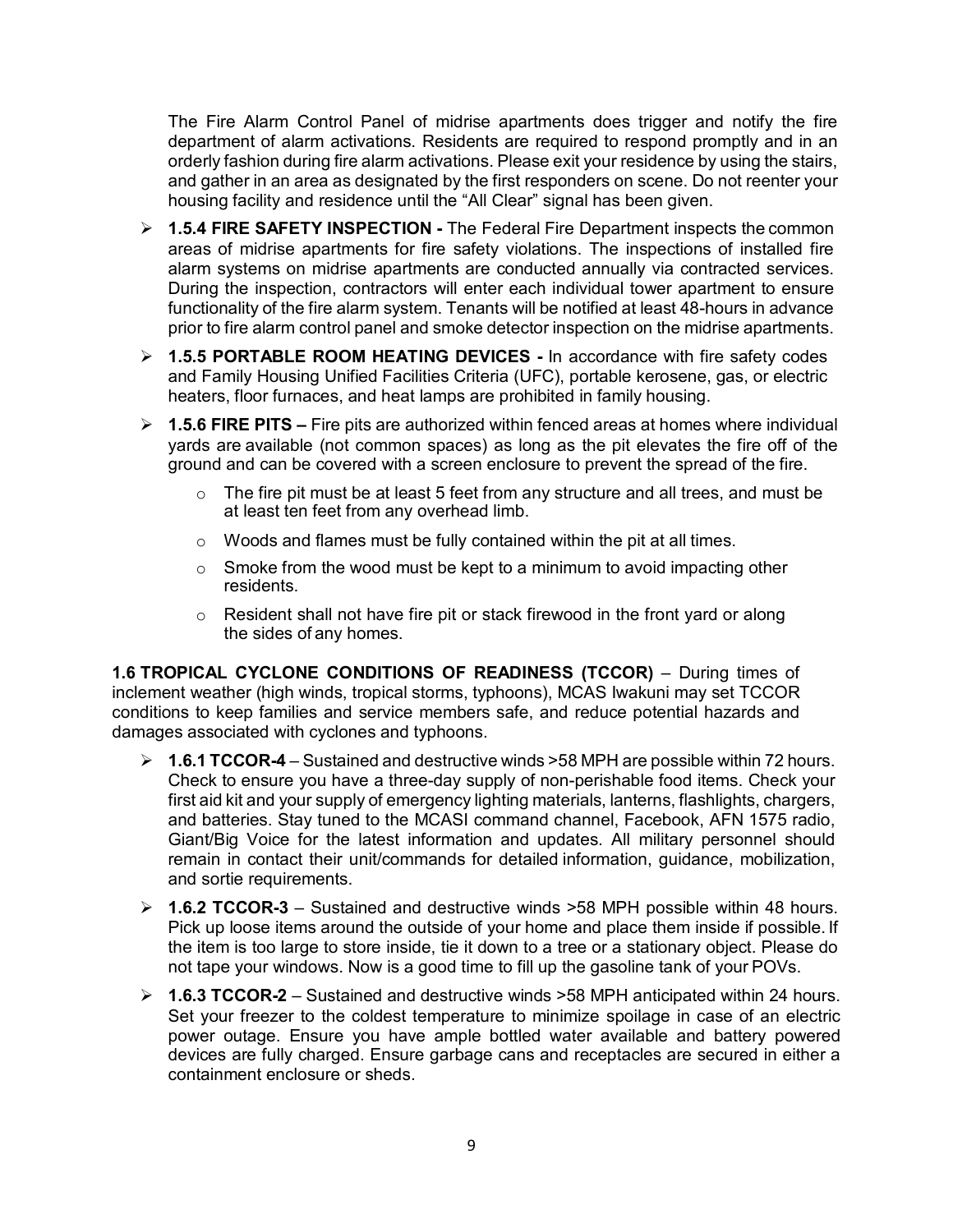- **1.6.4 TCCOR-1**  Sustained and destructive winds >58 MPH anticipated within 12 hours. Stay inside. Do not attempt to go outdoors unless directed by local authorities. All personnel should rely on their individual commands for specific guidance on essential versus non-essential status and detailed information on required official actions and personnel recall.
- **1.6.5 TCCOR-1 CAUTION**  Winds of 39 to 56 MPH sustained are occurring.
- **1.6.6 TCCOR-1 EMERGENCY**  Sustained and destructive winds >58 MPH are occurring.
- **1.6.7 TCCOR RECOVERY**  Can be used by TCCOR Authority to designate a period of time after the passage of a typhoon when work and survey crews are sent out to determine the extent of damage and to establish safe zones around hazards (downed power lines, trees, unstable structures, etc.). Until the Recovery process is declared complete and ALL CLEAR has been declared by the installation TCCOR Authority, the general base population would normally be asked to remain indoors.
- **1.6.8 TCCOR STORM WATCH**  Heightened alert. Although the destructive winds have subsided, or are currently not forecast to occur, there is still a possibility of danger due to the proximity of the storm and changes in storm track and/or strength. Personnel should continue to monitor television and radio announcements.
- **1.6.9 TCCOR ALL CLEAR**  Once "All Clear," is declared, check for debris and report damages to the Family Housing Office.

**1.7 HEALTH PROTECTION CONDITION (HPCON) GUIDE –** The following information is provided in order to acclimate our residents and their family members when HPCON conditions are set on the installation to protect the health and welfare of our operating forces, our families, and host nation personnel working and living around our installation.

- **1.7.1 HPCON - 0 (Routine – No Community Transmission)**  Avoid close contact with people who are sick.
- **1.7.2 HPCON - Alpha (Limited – Community Transmission Beginning)**  Routinely clean and disinfect touched objects and surfaces. If you are sick, contact your medical service provider.
- **1.7.3 HPCON - Bravo (Moderate – Increased Community Transmission)**  Avoid unnecessary contact with others, such as shaking hands and hugging. Ensure supplies of food, medication, and other items needed for babies and pets are available to last at least 14-days.
- **1.7.4 HPCON – Charlie (Substantial – Sustained Community Transmission)**  Expect cancellation of in-person gathering (e.g. schools, daycare, etc.). Plan for activities in case you are restricted to your home. Prepare for limited access to supplies and services.
- **1.7.5 HPCON – Delta (Severe – Widespread Community Transmission)**  Expect to remain at home for extended period of time as movement in the community may be restricted, and at-home isolation, shelter-in-place, or self-quarantine may be directed.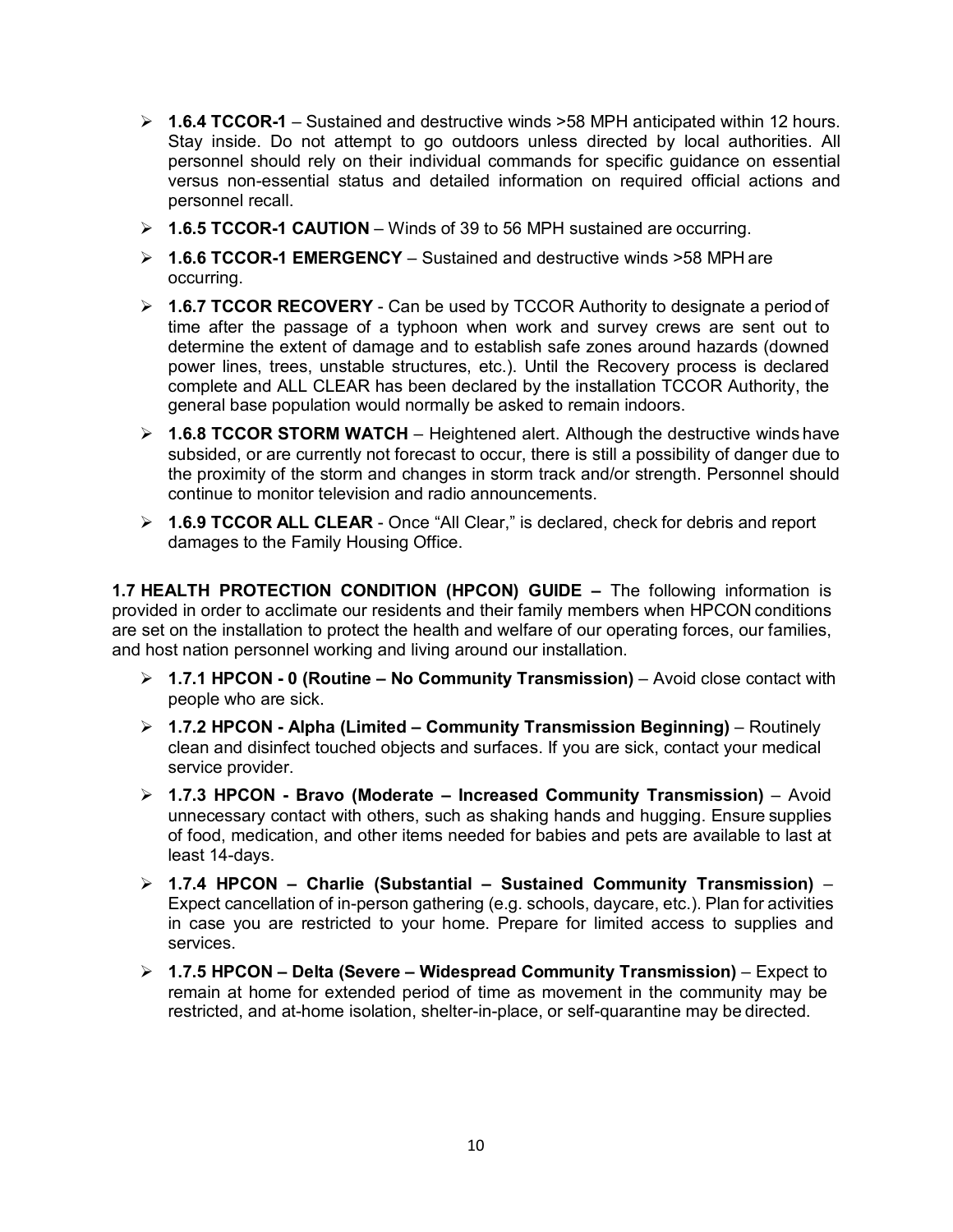#### **2. HOME MAINTENANCE SECTION:**

**2.1 ALTERATIONS -** You may not perform any alterations to your government quarters without the expressed written approval from the Family Housing Office. This includes (but is not limited to) the installation of wallpaper, boarders, stencils, painting, child safety latches/locks, TV satellite dishes, changes to the exterior of the structure, patios, and surrounding grounds. Additionally, mounting and placing holes in any cabinet, counter walls, cabinet doors or drawer surface is strictly prohibited. Request for home alteration form are available at the Family Housing Office Front Desk at Building 200.

All alteration requests must be submitted and approved in writing prior to starting the work. All tools and materials required to perform the alteration is the responsibility of the resident. Resident shall be responsible for all costs of repair and replacement. You will be liable for any damage caused by the alteration. Additionally, residents are required to remove any alteration and restore the area to its original condition prior to vacating the housing unit. Any alteration, whether authorized or unauthorized in which the resident failed to remove will be restored by the government at the resident's expense.

No alterations are authorized for mechanical, electrical, fire protection, plumbing, door locks, and civil structure. Alternations to/on common areas are also prohibited.

- *2.1.1 Backyard Fences and Privacy / Sun Shades*  Backyard fencing is provided in many areas. The care and upkeep of the enclosed fenced area is the resident's responsibility. Additional dividers is very limited. Installing Sun shades is considered an alteration. Approval for installation must be requested in writing. If approved, materials and installation is at the resident's expense. Specifications of the construction will need to be submitted, reviewed, and approved. Installation of fencing screen is allowable, however it cannot be higher than the fence and must be kept neat and organized in appearance. See the MCASI Family Housing Appearance Standard supplement for more guidance.
- *2.1.2 Alterations due to Exceptional Family Member Program (EFMP), disabled family member, or to accommodate Wounded Warriors (WW) – The Family Housing* Office must be advised of any handicapped, disabled service, or family members where reasonable accommodations or alterations may be required. Normally, such situations are coordinated in advance with the appropriate command/unit, Branch Health Clinic, EFMP, or WW office prior to arrival on station. Home alteration under this condition and restoration are normally provided for and funded by MCASI Family Housing.
- *2.1.3 Storage Sheds and Utility Structures*  With the exception of those provided by the government, sheds or utility structures of any type can only be placed in the back yard and must be requested and approved prior to installation.

**2.2 LOCKS, LATCHES, DEAD BOLTS -** Although home security is the responsibility of each individual resident, it is the Marine Corps' responsibility to ensure that each locking door and window device in your home is in good working order. To ensure operation and functionality to meet mandated key control directives and requirements, changes (re-keying) to the entry door locks or passage door locks is NOT permitted since this will render the unit and master key system inoperative, negatively impact family housing operations, and prevent first responder's ability to access government quarters during emergency situations. Similarly, additional chain locks, flip locks, barrel bolts, surface bolts, safety hasps, or other type of security/door guard will not be permitted. Residents who change, alter, or in any way modify the original locks at their unit or add additional locks will be charged for damages, repair, removal, replacement, and restoration of their quarters to the original condition.

**2.3 LOCK OUT** - The door lock system used in our family housing residence are designed to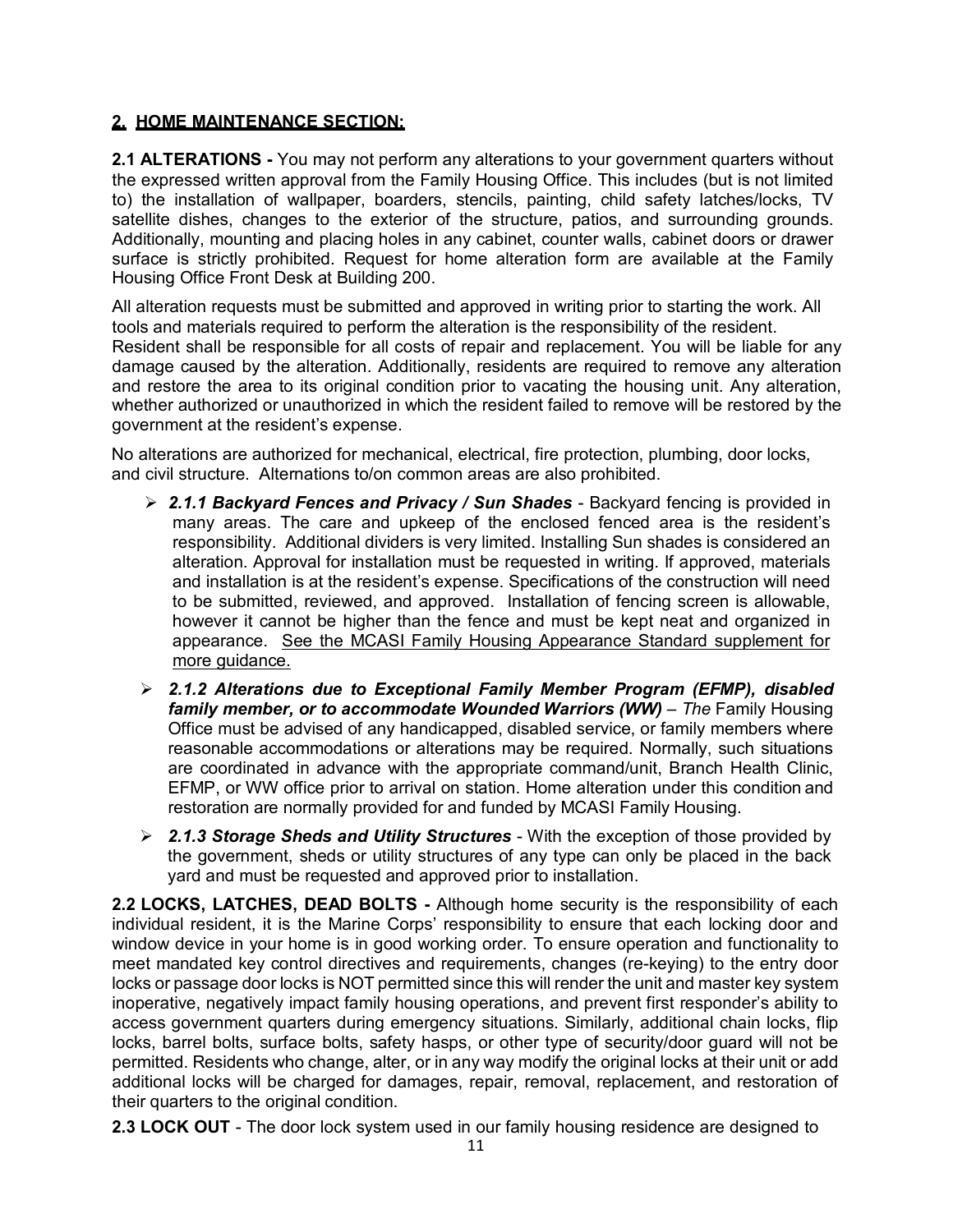prevent accidental lock-out. However, if residents have lost or misplaced their keys, please contact the Family Housing Office for lock out assistance during regular working hours; or call the Maintenance Trouble Desk for assistance after regular working hours or on weekends. Residents should not take any steps to forcibly open their front door.

Upon entry to their home, resident will be required to show proper identification to validate access to their residence.

**2.4 KEYS & LOST KEYS –** Residents are provided two keys to the premises during move-in. Residents may ask to be issued extra keys if required due to older children. When keys are lost, it may be necessary to immediately replace the affected locks to maintain security. The cost of keys and locks replacement is the sole responsibility of the resident.

#### **2.5 OFF-LIMIT AREAS IN YOUR QUARTERS**

- $\triangleright$  Roof area of all housing units and other real property.
- $\triangleright$  The ledge area of the second and/or third floors of all detached, townhouses and row home apartments.
- $\triangleright$  The basement area of all towers.
- $\triangleright$  All confined spaces, manholes, and crawl areas.

**2.6 HOME MAINTENANCE INFORMATION** - The Maintenance Team (Facilities Department employees or contracted providers) is responsible for the repair and maintenance of the interior and exterior of your homes. Maintenance employees are in uniform and in easily identifiable vehicles. Contractors should have identification cards displayed.

A Trouble Call may be placed by contacting the Maintenance Trouble Desk (see important contact list). Resident will be given a Service Request number for reference. Service Request Dispatchers will receive and respond to calls from 8:00 a.m. – 4:30 p.m. Monday-Friday. A 24 hour on-duty operator will receive service calls and dispatch service technician as required.

- *2.6.1 Maintenance Service Call Classification* **-** Service calls will be given a classification of Emergency, Urgent or Routine, depending on the nature of the request and the danger to the safety of the resident and the premises.
- *2.6.2 Management Initiated Work Orders or Preventive Maintenance* **-** There are certain repairs, replacements, inspections, and maintenance that the Family Housing Office is required to perform. The inspectors will contact the resident, explain the work to be done, and establish a convenient time for the work to be accomplished.
- *2.6.3 Home Access for Preventive & Corrective Maintenance -* Work will be scheduled to cause the least inconvenience to the resident, whenever possible. However, residents may not refuse entry of maintenance and contractors when notified at least 48 hours in advance, and the requested time is during reasonable working hours.
- *2.6.4 Resident Maintenance Responsibilities:*
	- o *2.6.4.1 Smoke Detectors* resident is required to test smoke detectors on a regular basis and replace batteries. Resident is not to tamper with, adjust, disconnect, or remove any smoke detectors.
	- o *2.6.4.2 Plumbing* the commodes and other water and sewer apparatus and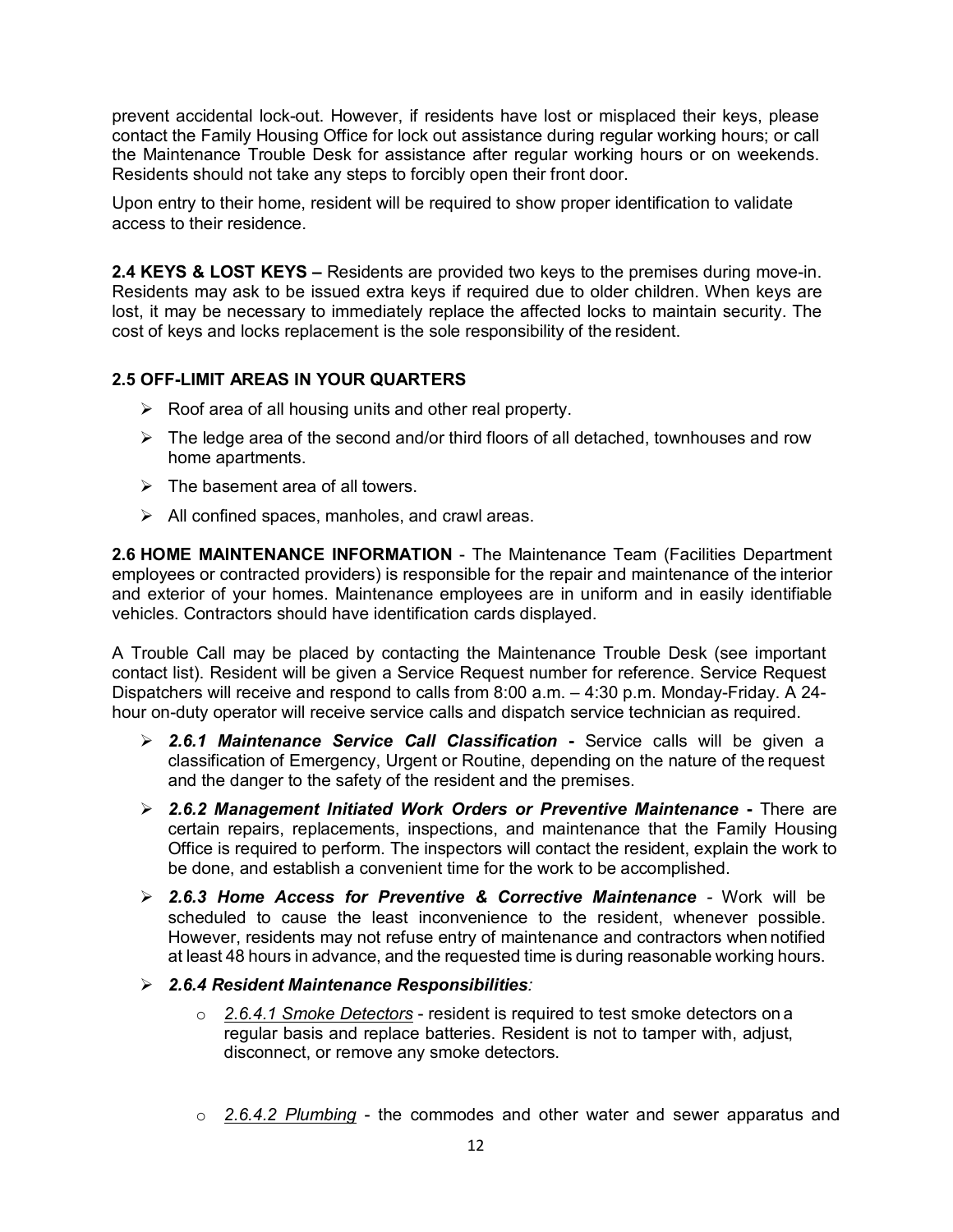fixtures shall not be used for purposes other than those for which they are designed. Occasionally, there may be a problem with stopped up sewer and plumbing lines. **Do not allow objects such as diapers, toys, feminine hygiene products, etc., to be flushed down the toilet.** Charges may be assessed for the removal of such objects. If a toilet overflows, first, turn the water off at the valve below the flush tank. The maintenance dispatcher answering the trouble call will classify the service call as an emergency, urgent or routine service order request, and dispatch the appropriate personnel in a timely manner. Keep a plunger on hand for use on simple toilet clogs. You are responsible to fix the problem first.

- o *2.6.4.3 Light Bulbs –* Residents are responsible for replacing light bulbs for their quarters. Please report non-functioning lights in pavilions, mid-rise walkways, halls or other common areas.
- o *2.6.4.4 Heating, Ventilation, and Air Conditioning* (HVAC) *y*our home may be equipped with a central air-conditioning system, split air conditioning system, or Japanese style HVAC unit installed in the overhead/ceiling. The thermostat should be set at 78<sup>°</sup> F during cooling season and 68<sup>°</sup> during heating season. Excessively low or high setting may damage the HVAC unit. Setting the thermostat outside these parameters is not in compliance with MCASO 11300.5F – Base Energy Management Policy.
- o *2.6.4.5 HVAC Filters* The filter(s) in your home should be cleaned on a regular basis to insure proper performance of heating and air conditioning units. Your inspectors will instruct the you how to remove and clean the filter upon move-in.

**2.7 HOUSEKEEPING** - Proper upkeep of the Premises from the time of move-in will help extend the habitability of our family housing and ensure that the home termination process will go smoothly, and mitigate the cost of repairs and cleaning. The following housekeeping suggestions are provided to assist all residents:

#### *2.7.1 Carpeted Floor Areas*

- $\circ$  Do not use cleaning agents that contain bleach or bleaching agents for food or liquids spilled on carpets. They often cause as much or more damage than the original spill.
- $\circ$  Vacuum regularly to keep the carpet in good condition and to discourage dirt build up.
- $\circ$  Residents are advised to encourage young children to eat and drink in noncarpeted areas and over a table to avoid permanent stains caused by drinks. Wine, coffee and tea also contain agents that can permanently stain the carpet.
- $\circ$  Recommend the use of throw rugs on high traffic areas to prevent deterioration and soil.
- o Recommend the use of carpet/ floor protectors under chair legs, tables, sofas or any furniture item that may scratch the floor, or leave a permanent indentation. Residents are encouraged to remove shoes upon entering the premises to prevent high traffic areas from becoming overly soiled.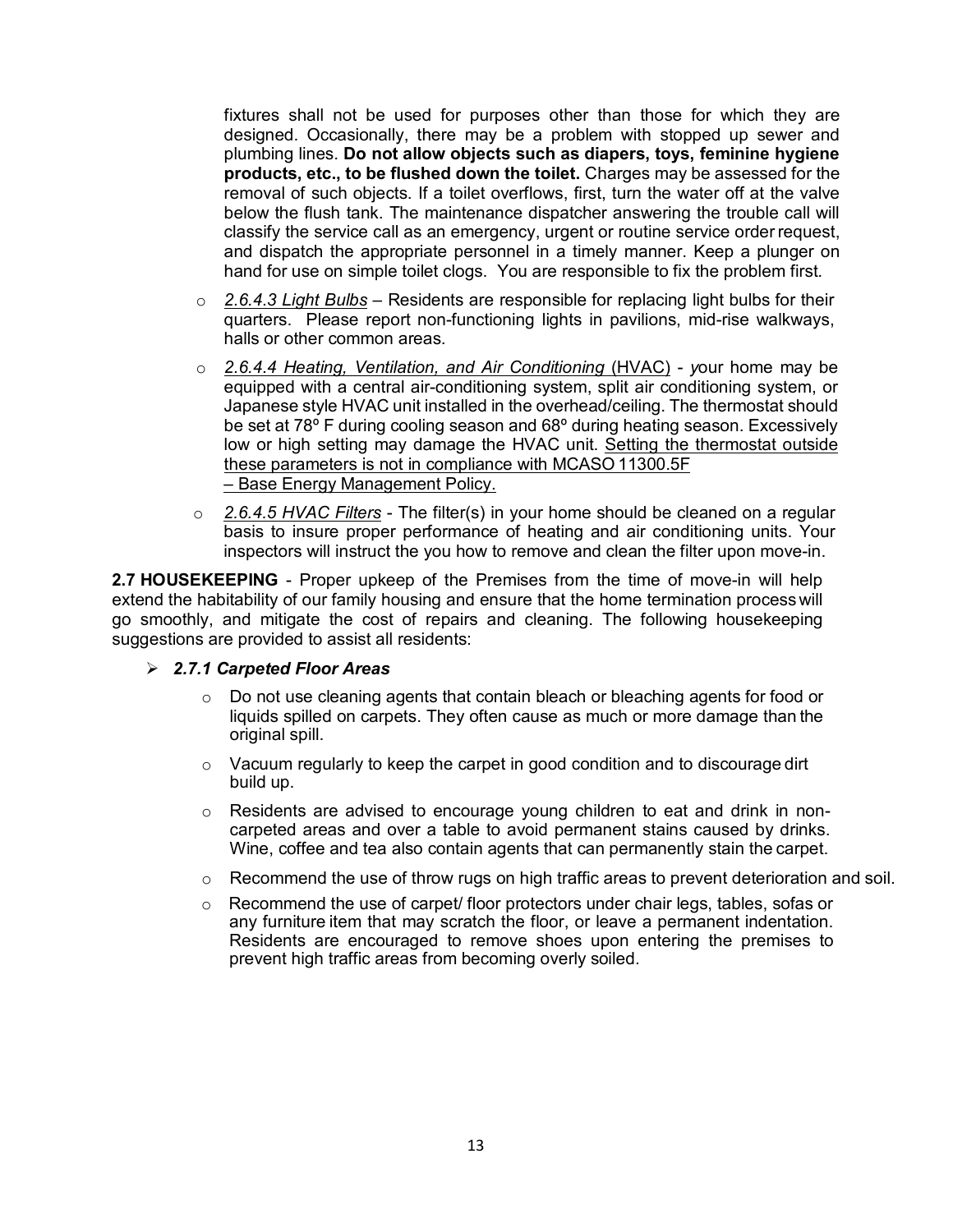#### *2.7.2 Tile and Vinyl Floors*

- o Recommend lifting or buying sliders to move heavy furniture rather than dragging across the floors to avoid scratching/scuffing the floor.
- o Never flood the floor with water, or let water stand on the surface.
- $\circ$  Resident may be charged for damages to the floor caused by wax, shining agents, or wax removers.

#### *2.7.3 Walls and Woodwork*

- $\circ$  Beds, tables, and chairs should not touch the walls to avoid scratches or deep gouges.
- $\circ$  Bicycles, large toys, strollers, and such items should be moved with care.
- o Recommend providing children with blackboards or drawing pads to discourage writing on the walls. Resident will be responsible for cleaning all marks from the walls prior to move-out.
- o Residents are prohibited from drilling, nailing or creating holes in concrete walls. Resident will be responsible for reimbursing the US Government for any restoration or repair work prior to move-out.

#### *2.7.4 Countertops*

- $\circ$  Do not place hot pans or kettles on top of the countertop as it may cause warping, marking, and discoloration. Please use placemats to protect the countertop.
- o Place a cutting board on the surface before chopping or cutting.
- $\circ$  Do not use an abrasive cleaner. Countertop cleaners are readily available and can remove most spills, stains, etc.
- $\circ$  Use loose lay paper on shelves and in drawers. Contact paper is not permitted.
- *2.7.5 Molds and Mildew*  Molds are part of the natural environment. Outdoors, molds play a part in nature by breaking down dead organic matter such as fallen leaves and dead trees. But indoors, mold growth should be avoided. Molds reproduce by means of tiny spores; the spores are invisible to the naked eye and float through outdoor and indoor air. Mold may begin growing indoors when mold spores land on surfaces that are wet. If the moldy area is less than about 10 square feet, handle the job yourself. If there has been a lot of water damage, and/or mold growth covers more than 10 square feet call trouble desk. There are many types of mold, and none of them will grow without water or moisture. For more information on mold, visit www.epa.gov/mold

To keep your home free from mold and mildew:

- $\circ$  Keep things and places clean. Even small amounts of dirt or dried food will help mildew grow. Keeping closets, drawers, walls and clothing clean will help prevent many mildew problems.
- $\circ$  Leave closet doors and dresser drawers open occasionally. Be sure clothing is dry when stored. Hang it loosely in the closet.
- $\circ$  Store items where they will not get damp.
- o Don't put furniture tightly against the wall.
- *2.7.6 Painting*  Occupant painting must be authorized through housing. If approved, paint and materials is the responsibility of the occupant. The use of wallpaper, stenciling, or contact paper is not authorized.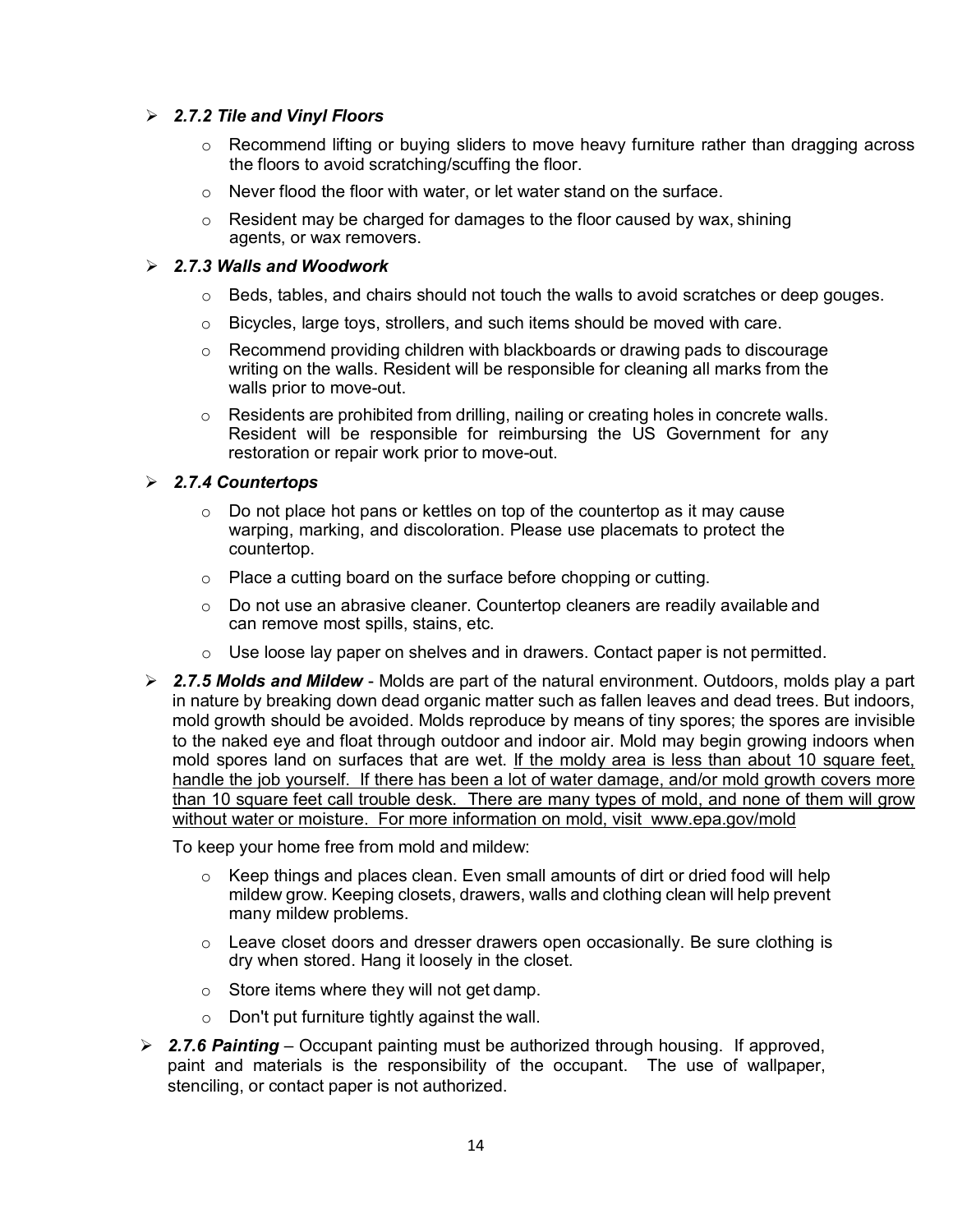- *2.7.7 Appliances*  Residents are prohibited from performing any maintenance on installed appliances provided in their home other than normal cleaning with non-abrasive kitchen cleaners. The Resident will be responsible for any damage caused by any attempted repairs to the appliance and premises.
	- *2.7.7.1 Dishwashers* The following are some suggestions for safe and efficient use of the dishwasher:
		- o Use dishwashing detergent made only for dishwashers.
		- o Remove excess food and debris before loading.
		- $\circ$  Frequently check/clean the filter in the bottom of the dishwasher.
	- *2.7.7.2 Garbage Disposal -* to properly operate the garbage disposal:
		- o *Never* put your fingers or hand or any utensil into a running disposal.
		- $\circ$  Keep the drain stopper in place when garbage disposal is not in use.
		- o Remove the drain stopper prior to use and turn on the *cold* water. Keep the water running during the entire garbage grinding/disposal operation to thoroughly flush grounded waste into the main wastewater pipe. Run the disposal until food grinding can no longer be heard.
		- o *Do not* put grease, bones, meat gristle, corncobs, glass, foil, bottle caps, cigarettes or other very hard or fibrous foods down the garbage disposal.
		- o *Never* put chemical drain cleaners down the disposal, as serious corrosion and damage may result. Resident will be responsible for any damage caused by improper use.
		- $\circ$  If the garbage grinder has stopped operation, determine what was processed in the disposal. Please refer to the appliance manual. Call the Trouble Desk for assistance if problem persists.
		- o Atago Hills Residents: Use of "Aqua Pure" cleaning liquid is mandated by the Japanese Environmental Governing Standards after each use of your disposal. Aqua Pure is provided by the US Government free of change and is available at the Family Housing Self-Help Center.
	- *2.7.7.3 Refrigerator -* routine cleaning of the refrigerator will improve efficiency and sanitation. Periodic cleaning of the drip pan under the refrigerator is recommended. Call the Maintenance Service Request Line if the refrigerator is not cooling or freezing properly, or if any parts are broken. Please do these simple tests before calling the Maintenance Service Request Line:
		- $\circ$  If the refrigerator light is not on, check to see if the power cord is plugged in.
		- $\circ$  If the plug is secure and the refrigerator fails to operate, plug another appliance into the same outlet to check for power.
		- $\circ$  Check the temperature control dial; it may be turned OFF. If the refrigerator still does not operate properly, call the Trouble Desk Line.
		- $\circ$  Going on vacation? Leave the refrigerator on with the temperature control at its normal position if away from the premises for less than a month. Be sure to discard perishables such as leftovers, meats, milk, and produce. Place an open box of baking. Do not leave the refrigerator turned off or unplugged, regardless of the length of time of the absence.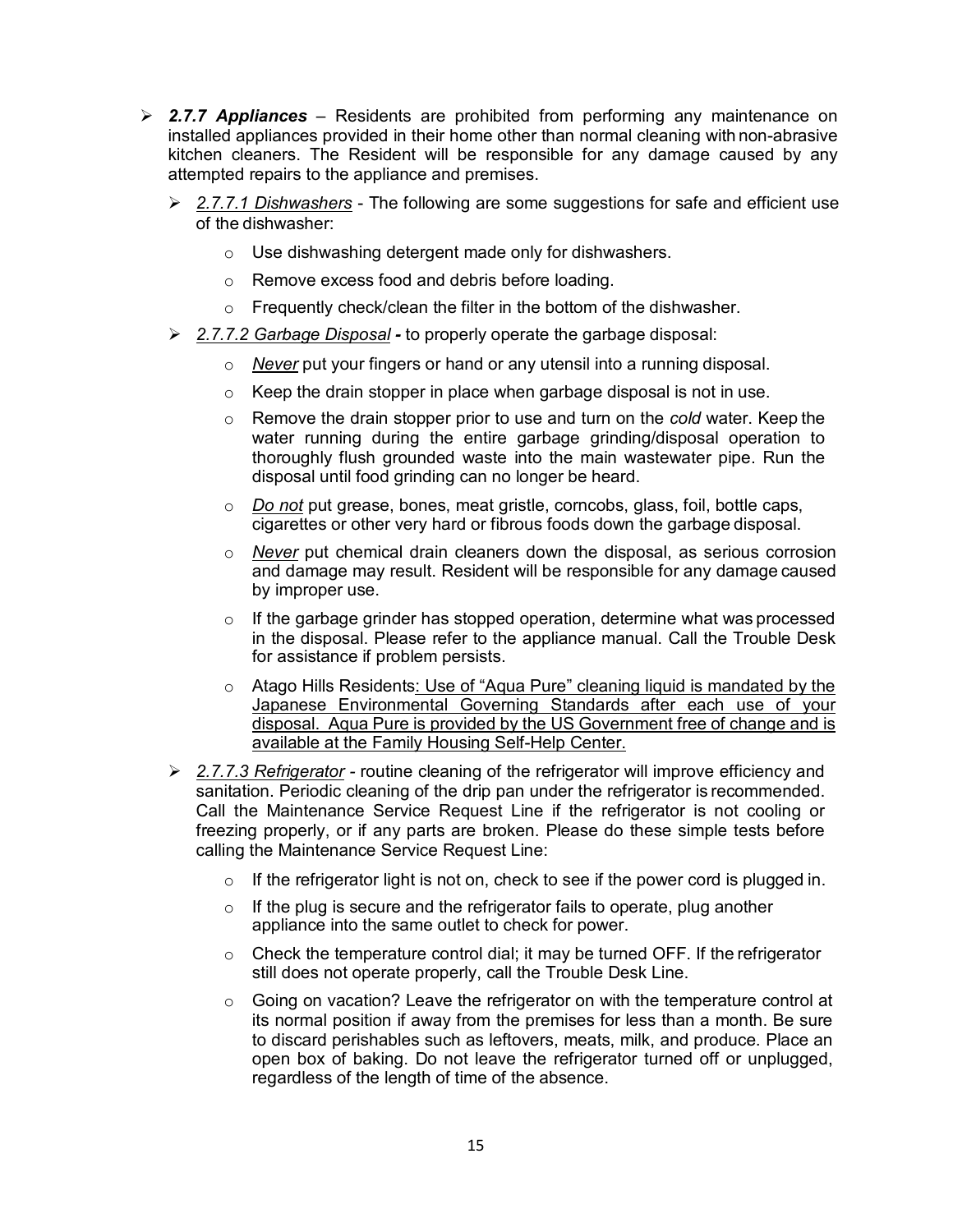- *2.7.7.4 Stoves & Ovens* the proper use and care of stoves and ovens will not only save utilities and repairs, it will give better results in cooking and baking and may prevent serious injury or fire. Routine cleaning will make preparing for home termination inspection much easier. Here are a few pointers that may help:
	- $\circ$  Wash drip pans frequently and wipe spilled food from the burners as soon as they have cooled.
	- o Clean under the stovetop frequently. Accumulation of spilled grease and food debris contribute to fires and invite pests & roaches.
	- $\circ$  Non Self-Cleaning Oven Remove any burned food on the bottom of the oven or on racks with a brush or by soaking in water. Commercial oven cleaners also help. Resident will be charged for any damage to the oven caused by improper cleaning or use.
	- $\circ$  Self-cleaning or continuous-cleaning oven Read the appliance manual for proper use. Call the Maintenance Trouble Desk if the appliance manual is missing. **DO NOT** use oven cleaner or leave racks in the oven during the cleaning process. Resident will be charged for any damage caused by improper cleaning or use. Clean the oven as needed; long-term or accumulated staining and soil is harder to remove.
- *2.7.7.5 Water Heaters* do not attempt to adjust temperature or any setting or valves on the water heater. Tampering with water heater valves can be dangerous. Leaks, breaks or lack of hot water should be reported to the Maintenance Trouble Desk. NEVER use the space surrounding the water heater for storage; it is a serious fire hazard.
- *2.7.8 Bathrooms*  Bathroom walls, tiles, tubs, commodes, etc. should only be cleaned with mild detergents or bathroom cleaners. Do not use acid, caustic or abrasive cleaners. DO NOT empty ashtrays or place sanitary napkins, tampons, tampon holders, paper towels, cat litter, disposable diapers, coffee grounds, newspapers, toothbrush, toys, etc. in the commodes. If a clog is found to have any of the above or any foreign item clogs the sewer system, you may be charged for repairs. If your commode does become clogged, use a plunger, available at your housing self-help store. If this does not remove the obstruction, call the Trouble Desk. Periodically check for leaks and loose screws on fixtures, commode and showerheads. If the shut-off valve for the commode does not work or leaks, call the Trouble Desk.
- *2.7.9 Doors, Windows, and Closets*  Check your door, window and closet operation periodically. Tighten loose screws, lubricate hinges and make minor repairs to screen doors.
- *2.7.10 Floors*  Use commercial cleaning products designated for particular flooring. Do not use water on wood floors, except for damp mopping. Vinyl tile floors should be cleaned by damp mopping. Carpets should be vacuumed regularly and should be shampooed or steam cleaned at least once every six months. If you install an area carpet, do not use glue, nails or tacks. You will be held responsible for any damage to a floor where you have installed carpeting.
- *2.7.11 Window Treatments*  Only window treatments designed specifically for window coverings will be authorized. Shades and blinds must be cleaned periodically with soap and water. All window coverings must be in good working condition. If not, you may be charged for repair or replacement.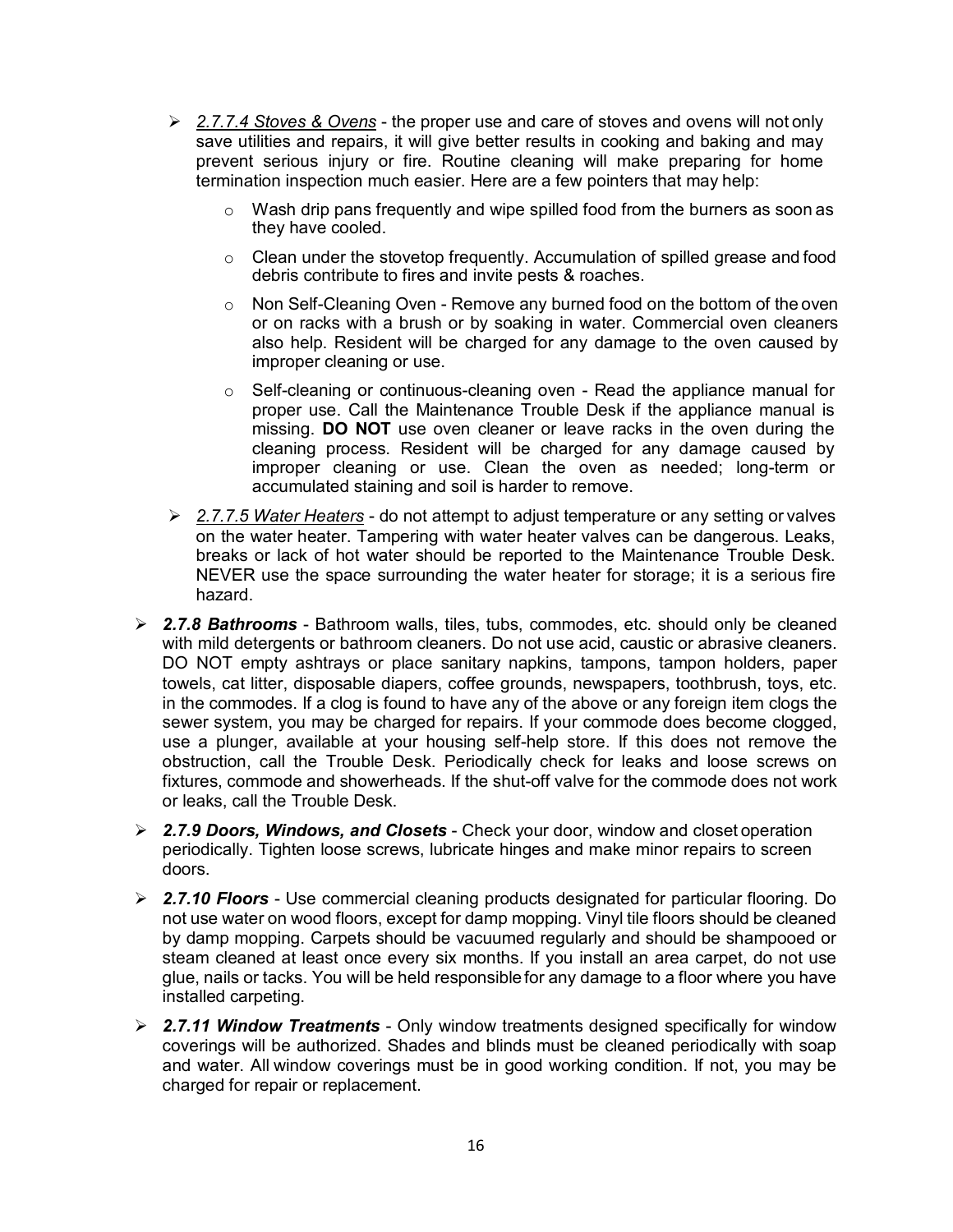- *2.7.12 Hanging Objects on Walls*  Wall hangings should be hung using an appropriate type/size hangers. Anchor bolts are not allowed on concrete walls. If using anchor bolts on hollow walls, you may leave the anchors on the wall.
- *2.7.13 Light Bulbs and Lighting Systems*  Use of light bulbs, which exceed the manufacturer's recommended wattage for the fixture, is prohibited. Personnel at your Housing Office will ensure that all bulbs are operational at the time you accept your quarters. \*With a few exceptions, it is the Resident's responsibility to furnish and install your own light bulbs, light tubes and starters. It is your responsibility to ensure that all bulbs are operational when you vacate.
- *2.7.14 Care of Grounds and Yards*  Shrubs and ground cover within the fenced area of their dwelling is the resident's responsibility. No personal property maybe left on common grounds. Only furniture designed for outdoor use is allowed in authorized exterior areas.
- *2.7.15 Common Areas*  Grounds maintained by contractor personnel are considered "common areas." You may not plant any vegetation in common areas. You are required to keep common areas free of debris, toys, yard decorations, furniture, refuse, or other obstacles for appearance and safety, and to facilitate grounds care. Common areas and grounds, including sidewalks, hallways, elevators, stairwells, and foyers shall not be used as play or storage areas. If you reside in a multifamily structure, you are responsible for keeping the halls and walkways free of personal items including doormats, shoe racks, toys, garbage, bikes, strollers, debris, etc. Although the contractor periodically cleans these areas, you are expected to keep stairs and halls near your quarters clean. Residents are responsible for litter pickup and removal in the common areas up to 50 feet from your unit.

**2.8 ENERGY AND WATER CONSERVATION -** EO 13834 and UFC 4-711-01 requires annual energy use reduction. MCASO 11300.5 provides energy management policies that includes heating and cooling instructions during summer and winter season. The Resident is responsible for practicing energy conservation. Please review these "Conservation Tips" that offer simple steps that lead to significant energy and water conservation. The following tips are suggested to conserve and reduce energy consumption without sacrificing comfort:

#### *2.8.1 Dishwasher*

- o Only wash full loads and use the energy-saver setting.
- o Allow dishes to air dry instead of using heated dry setting.
- $\circ$  If you wash dishes by hand, fill the sink with water instead of letting the water run, and rinse with cold water.

#### *2.8.2 Air Conditioning & Heating*

- $\circ$  Set thermostat at a comfortable setting without fluctuation to maintain consistent climate control.
- $\circ$  Keep doors and windows closed whenever air conditioning is in operation.
- $\circ$  Use fans and open windows to create a cross draft to reduce airconditioning use. Keep vents free from obstructions.
- o Clean HVAC air filter regularly.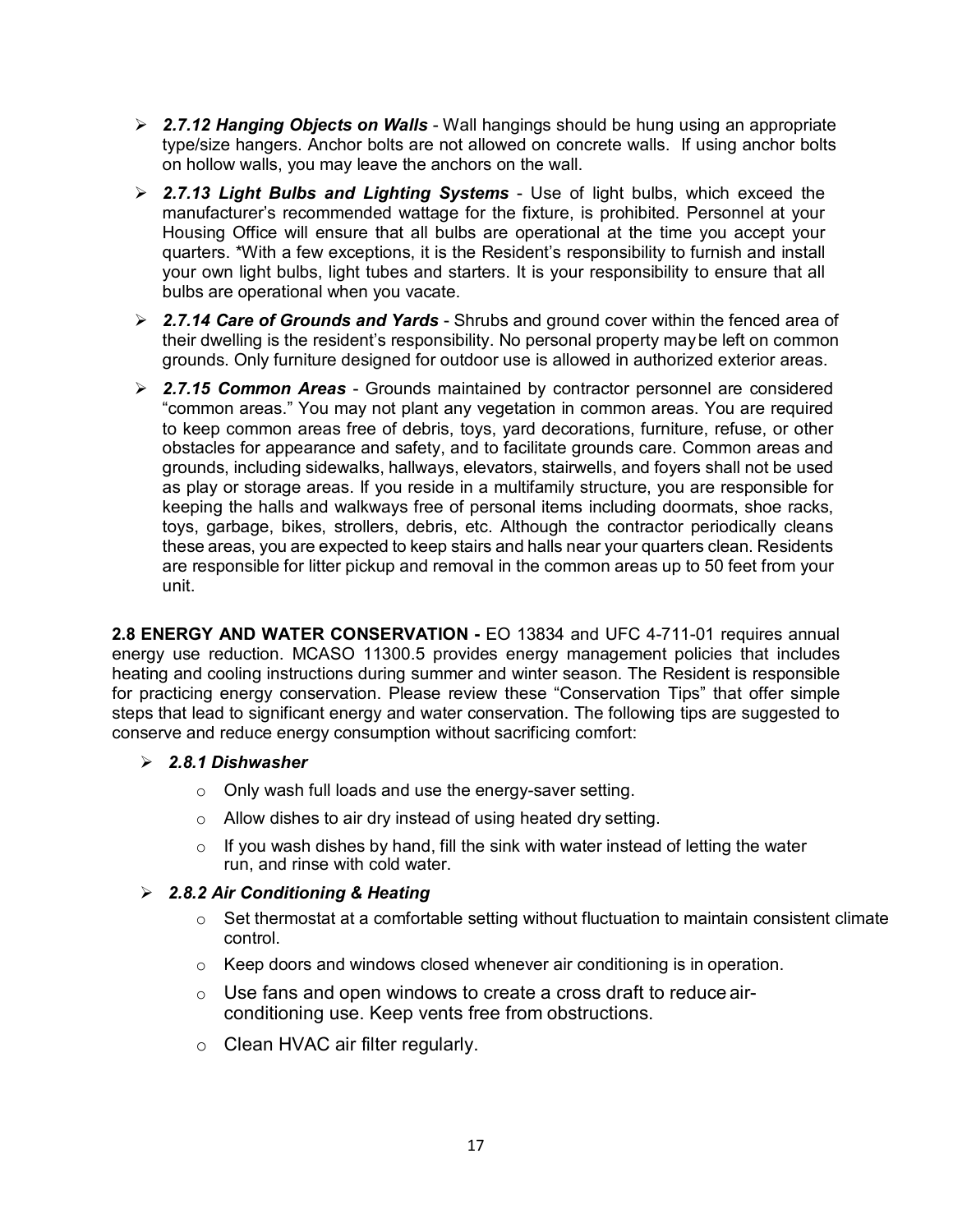#### *2.8.3 Laundry Washers & Dryers*

- o Wash full loads and use cold water instead of hot water.
- o Dry full loads and clean lint filter after each load.
- $\circ$  Most materials only need a 10-15 minute wash cycle to get them clean, over washing and over drying will wear out clothes faster.

#### *2.8.4 Lights and Other Appliances*

- $\circ$  Replace incandescent light bulbs with compact fluorescent lights (CFL's) or LED lights on your table or reading lights. These bulbs uses less energy and last up to 10 times longer.
- $\circ$  Turn off lights when not needed, especially in unoccupied rooms and outdoor areas.
- o Turn off lights when leaving a room.
- $\circ$  Unplug or turn off appliances when not in use.

#### *2.8.5 Refrigerators*

- $\circ$  Open refrigerator door only long enough to get desired food items.
- o Organize food on the shelves for easy access.
- o Allow leftovers to cool before storing in refrigerator or freezer. Be sure to follow safe food handling guidelines
- o Overloaded refrigerators operate poorly and is less efficient

#### *2.8.6 Stove*

- o Defrost foods in the microwave
- o Cover pots to shorten cooking time.
- o Keep oven and range free of grease and baked-on residue.

#### *2.8.7 Water Conservation*

- o Check toilets for leaks.
- o Make sure faucets are shut off properly.
- o Always use flow controlling nozzle/spray head device for outdoor hoses.
- o Do not remove or replace devices that have been installed to conserve water such as faucet aspirators and low-flow showerheads
- $\circ$  Limit showering time to about 5 minutes.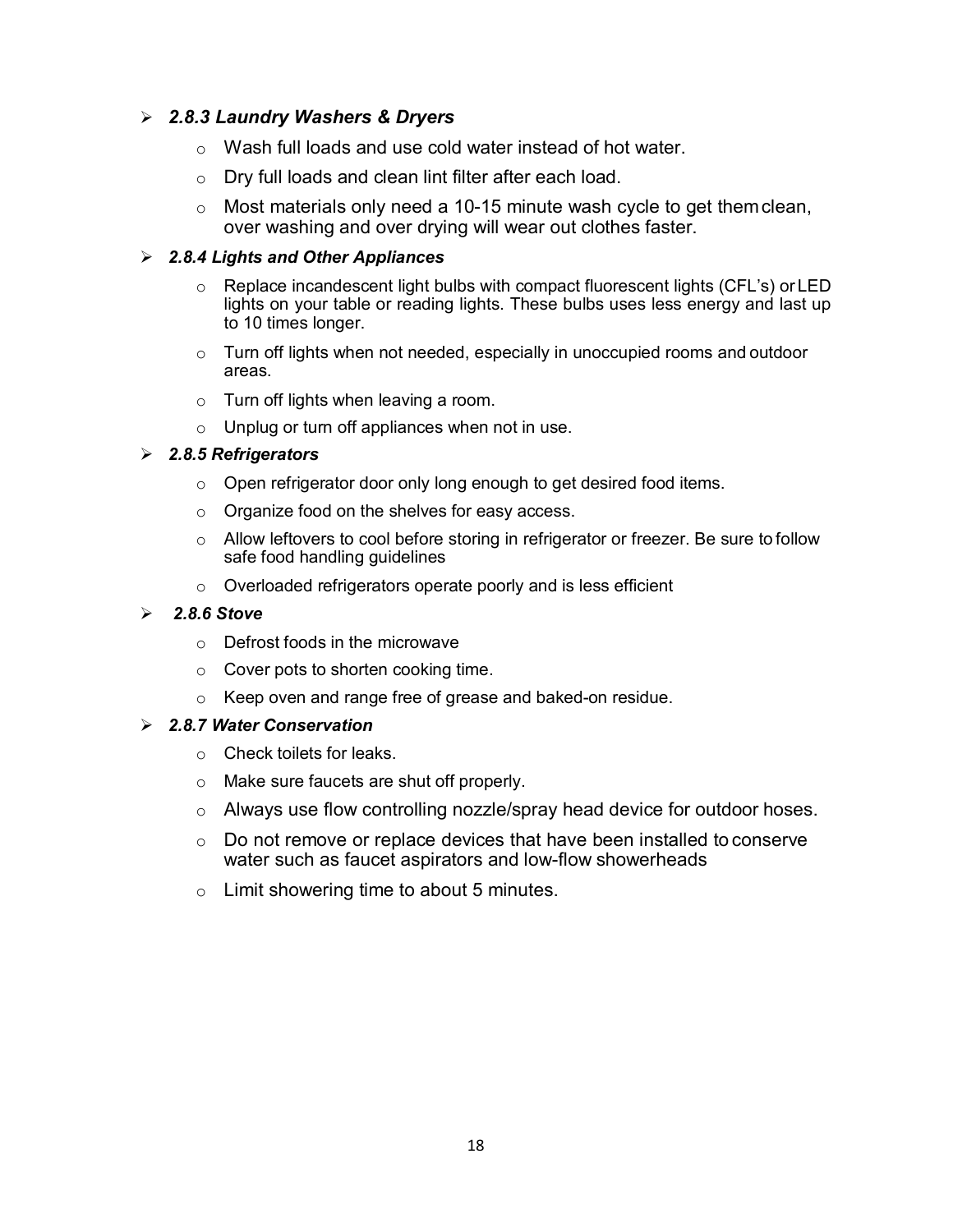**2.9 HOLIDAY LIGHTING AND DECORATIONS** - Holiday lighting is authorized for use between the hours of 5:00 p.m. and 10:00 p.m. from Thanksgiving Day until the second weekend in January. Decorative lighting for other time periods may be installed/displayed one week prior to the holiday and removed no later than three (3) days after the holiday. Holiday/decorative lighting is not permitted at any other time. All lighting must be removed from Premises and stored properly. Overloading of circuits and the overuse of extension cords must be avoided. Resident accepts any and all liability for damages to premises or injuries caused by holiday or decorative lighting and other decorations.

- $\triangleright$  Decorating of quarters for holidays is festive and encouraged, however, please adhere to the following guidelines when decorating the exterior of your home during holidays and always use extreme caution.
- $\triangleright$  Never walk on or put anything on the roof or the second floor ledge including storage sheds.
- $\triangleright$  Do not use tape or insert nails, screws or other hardware into siding, trim or stucco of the house, gutters or eaves.
- $\triangleright$  Use only outdoor rated lights.
- $\triangleright$  Use only heavy duty certified exterior extension cords.
- $\triangleright$  To attach lights, use S-Clips or similar inexpensive devices.
- $\triangleright$  No decorations of any kind may be installed, planted or placed in the common ground areas where contractors maintain the grounds or passageways.
- $\triangleright$  For towers, exterior decorating is authorized only within the balcony areas.

Residents desiring to install backyard accent lighting must follow standards set in the Base Appearance Standard supplement. Pick up a copy at Family Housing or email requesting a copy.

#### **3. PETS AND WILDLIFE SECTION:**

III MEF/MCIPACO 10570.1 establishes policy on the proper care for and control of domestic animals aboard MCIPAC installations and establish responsibilities for the registration, and deregistration of domestic animals, and enforcement of domestic animal regulations. Failure to comply with the procedures contained in the policy may result in disciplinary action taken against the sponsor through the service member's chain of command and/or involuntary removal and confinement of the animal by proper authority. It may also serve as grounds for administrative action against a service member or civilian employee, including eviction from family housing.

**3.1 POTENTIAL COST OF DOG OWNERSHIP IN JAPAN –** Dog ownership to include kenneling, transportation, and housing restrictions is costly, especially in an overseas location. It is strongly recommended that service members do not bring dogs with them unless they have the financial means to cover these expenses.

**3.2 CONDITIONS OF ANIMAL OWNERSHIP -** Pet ownership is a conditional privilege extended to personnel with pets and occupying government housing. Responsible behavior must be exhibited in the control of pets or the privilege may be revoked. This regulation pertains to any pet kept at a residence, whether owned by the resident or not.

Small birds, fish, hamsters, gerbils and guinea pigs which are properly caged in a domicile designed for their habitation are allowed.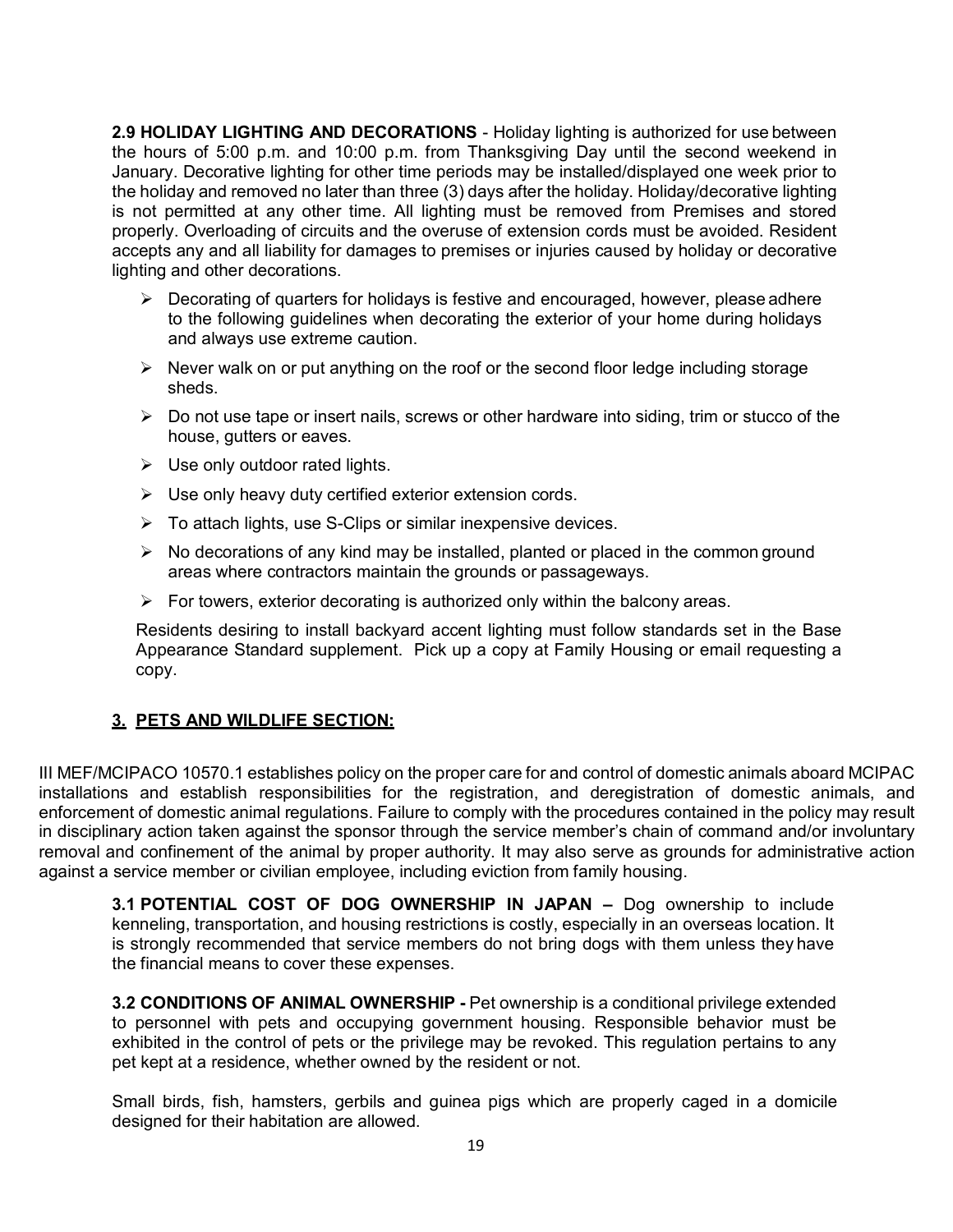All pets and animal owners or keepers must comply with the following conditions in accordance with Marine Corps and MCAS Iwakuni Orders:

- $\triangleright$  No animals will be allowed to roam free at any time. Owners are responsible at all times for controlling the behavior of their animals and shall be restrained or confined.
- $\triangleright$  The only designated Dog Park is located at Monzen, and is situated near the baseball field.
- $\triangleright$  Common grounds and public areas (i.e., athletic fields, playgrounds and parks) shall not be used as dog exercise areas or dog runs.
- $\triangleright$  Animals shall be humanely treated at all times.
- $\triangleright$  All dogs and cats must be registered with the Army Veterinary Clinic.
- Vaccinations, microchips, licenses, and permits shall be obtained at the owner's expense. Vaccinations must comply and kept current in accordance with requirements as set forth by the Army Veterinary Clinic.
- $\triangleright$  Dogs and cats are required to wear a collar at all times with a valid current rabies vaccination tag or animal registration tag.
- $\triangleright$  Residents of family housing will be limited to no more than two animals.
- $\triangleright$  The first two floors of a midrise apartment towers may have dogs.
- $\triangleright$  Animal owners are responsible for flea/tick control and is required to provide documentation that their assigned quarters has been treated during the final inspection.
- $\triangleright$  Breeding of animals is expressly prohibited aboard Marine Corps installations.
- $\triangleright$  All non-domestic animals, including but not limited to snakes, chickens, ducks, lizards, ferrets, monkeys, reptiles, and tarantulas, are not permitted in government quarters. Raising birds or fish for commercial purpose is not allowed.
- $\triangleright$  Animal premises shall be kept sanitary at all times, free of vectors and possible source of pest infestations, and not a source of offensive odors that may contribute to human or animal disease.
- $\triangleright$  Pet and animal misbehavior includes, but is not limited to excessive noise, damage to property, scattering trash, defecating on government premises including their assigned quarters, animals running loose, incidents of biting and/or unprovoked attacks by an animal will be investigated by the PMO, and could result in the immediate removal of the animal/pet from FH.
- $\triangleright$  Animals and animal premises shall not be permitted to disturb the peace, or constitute a public nuisance or health hazard.
- $\triangleright$  Residents violating these policies will not only be required to remove their dog/animals from the installation, but could also face termination of their assigned quarters.

#### **3.3 REQUIREMENT FOR PROPER RESTRAINT AND CONTROL OF PETS & ANIMALS**

- $\triangleright$  Pet owners are required to maintain positive control and use pet restraint at all times, unless the pets are in an approved park or fenced yard.
- $\triangleright$  Use hand-held leash when walking your pets and under the control of a responsible person.
- $\triangleright$  Pet owners are responsible for carrying a poop bag when walking their dogs, and shall pick-up their animal defecation promptly for proper disposal.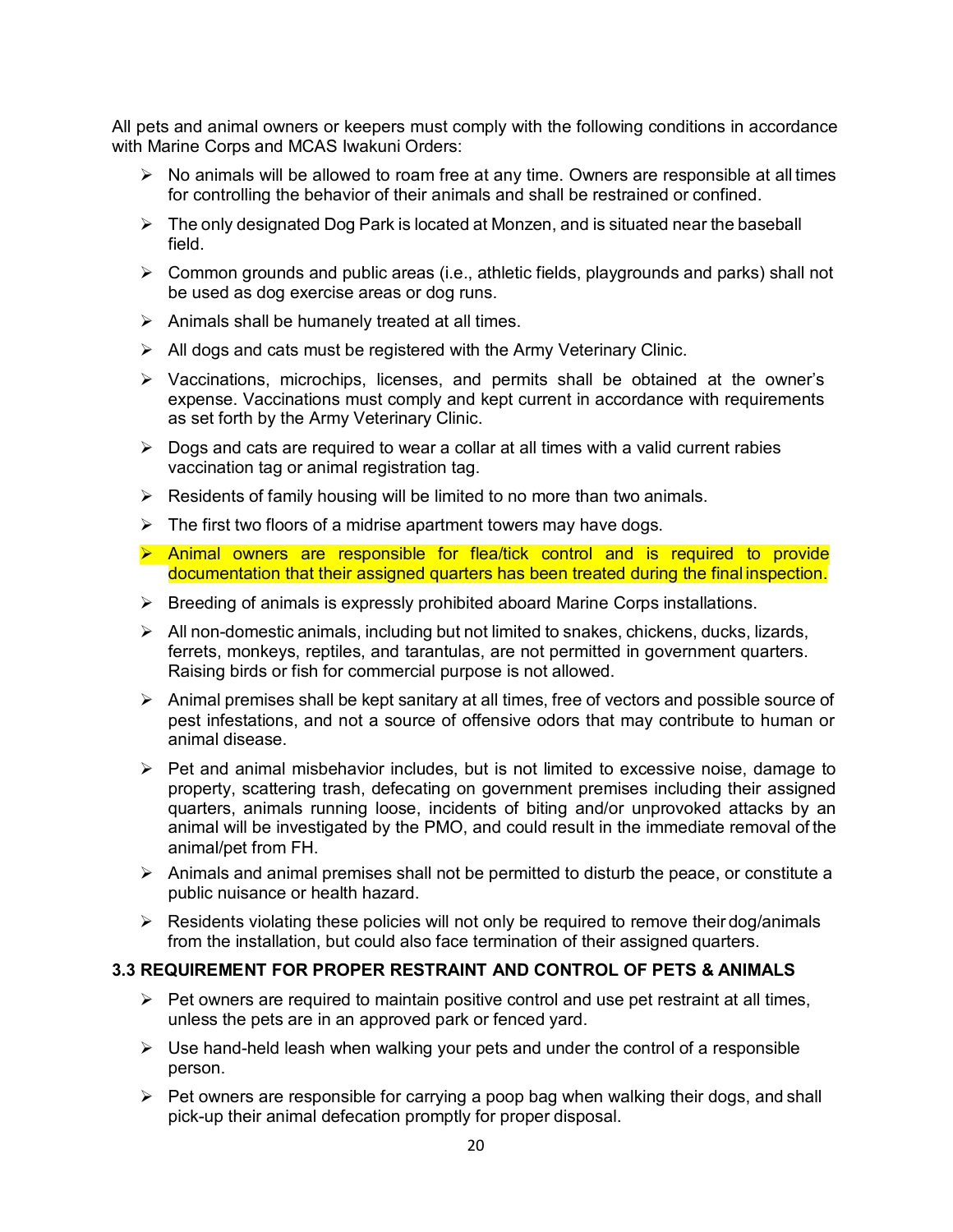- $\triangleright$  Pet owners will maintain their yards/adjacent areas clean and free of animal droppings.
- $\triangleright$  Pets will not be tethered, chained, or tied in front yards or on any common ground. Pets will not be tethered, chained or secured to trees, water faucets, drain spouts, or any part of the housing unit.

**3.4 PROHIBITED DOG BREEDS** - Mixed breeds of Pit Bulls, Rottweilers, canid/wolf hybrids, Doberman pincher, and chow breed will not be permitted to be moved into on-base housing. In the absence of formal breed identification (e.g., certification by an organization such as the American Kennel Club) a determination of the "majority breed" will be made by U.S. Army Veterinarian at MCASI. Please see applicable references for additional details & information about pet policies in MCO 11000.22 and MCASO 11101.35.

**3.5 WILDLIFE & BIRD FEEDING** - To prevent the local wildlife in the neighborhood from becoming a pest, or danger to nearby air operations, resident shall not feed feral animals, birds, or wildlife. Do not put food scraps outside or throw food scraps into the woods. Birdfeeders are not to be hung over patios or from balconies that may interfere with other residents.

#### **4. OTHER PROVISIONS:**

**4.1 ALCOHOLIC BEVERAGE CONSUMPTION –** MCASO Policy Letter 1-14 prescribes policy for the consumption of alcoholic beverage at MCASI. Legal drinking age is 20 years old or older. Residents are reminded that consumption of alcohol is prohibited during Typhoon Condition 1 (Caution, Emergency, Recovery, and Storm Watch) in accordance with MCASO 3140.4 (Destructive Weather Bill).

**4.2 AUTOMOTIVE REPAIR -** Minor repairs to your personal vehicles is expected. However, commercial work, automotive fluid replacement, or repairs which cause a nuisance or safety hazard to neighbors such as engine or transmission overhaul, bodywork, spray painting, working late hours, or excessive noise is not allowed. Oil/grease damage is yourresponsibility. DO NOT dump oil, grease, and other forms of automotive liquid on grounds, into drainage systems, dumpsters or personal trash receptacles. Proper HAZMAT disposal is required. You will be charged for the cleaning and restoration of soiled or contaminated government property.

**4.3 BARBECUE GRILLS –** Portable charcoal or liquid propane barbecue grills, or Coleman style camping grills shall not be utilized within the confines of any housing unit. In accordance with MCIPACO 11320.1, all charcoal and or gas grills shall be 5 feet from any structure and not used under any overhang. Outdoor grills are permitted only in the backyard of the home no closer than five (5) feet to the house or fence. Barbeque grills should not be left unattended when in use or while still hot. Cooking food in the front yard or on covered balconies, and/or patios using hibachis, grills, etc. is prohibited.

**4.4 BIRD DROPPINGS & WASTE** - The cleaning and removal of bird droppings/waste from balconies, patios, and sidewalks is the responsibility of the resident. To prevent any health problems bird droppings should not be cleaned in any manner that would create dust. Bird droppings should be cleaned-up using soapy water and a broom/brush. Once the area is clean a standard household disinfectant can be used. As always, proper personal hygiene should be used at all times.

**4.5 CAR WASH –** Washing cars in family housing area is not allowed. Residents must use authorized car washing stations and facilities available at servicing gas stations on and off-base.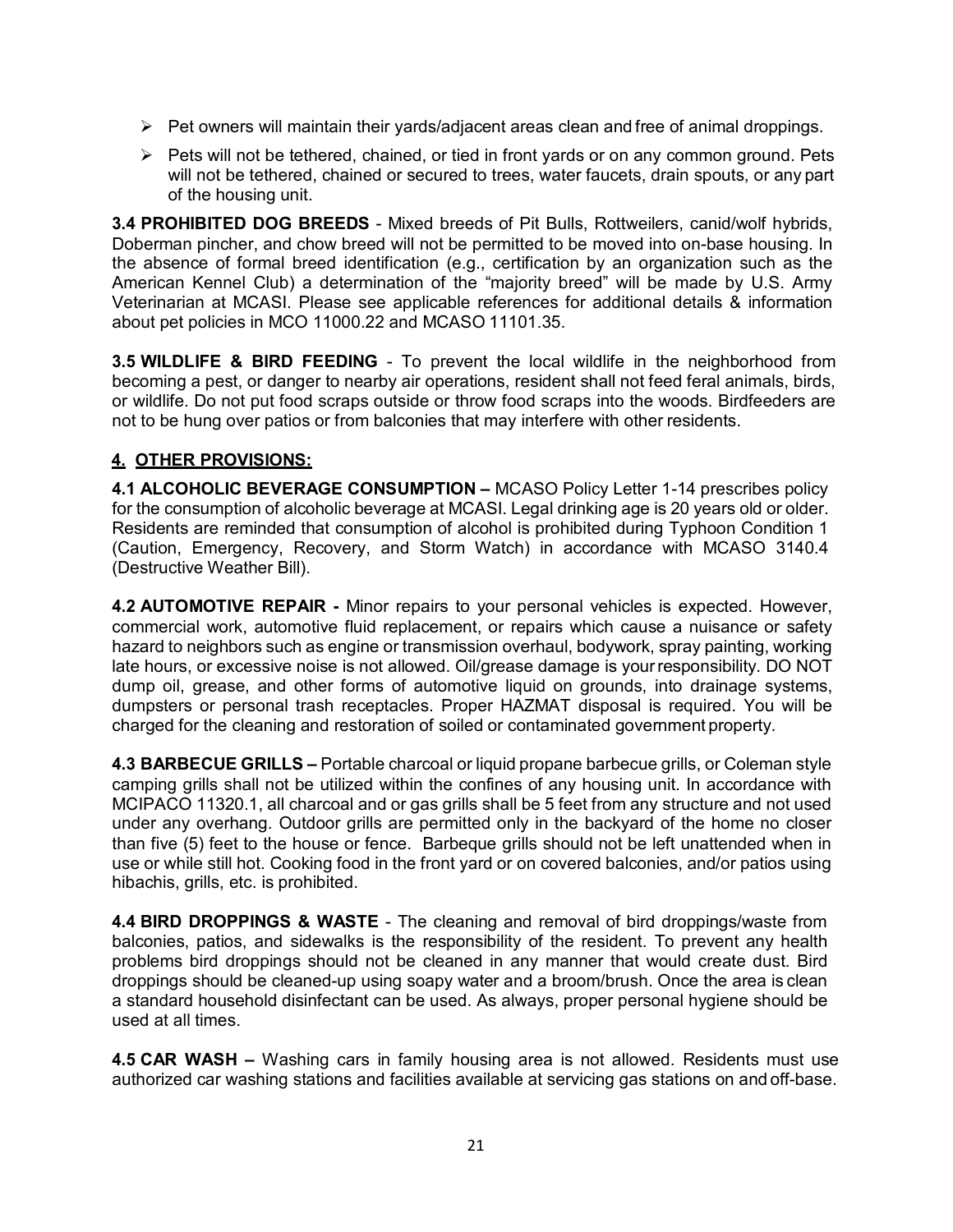**4.6 CHILD CARE (BABY SITTING) -** Irregular/periodic baby-sitting for a friend or neighbor is permitted. A Family Home Care or regular childcare is permissible only inaccordance with local instructions. Point of contact is the Family Service Center.

**4.7 CHILD BEHAVIOR AND CHILD CARE** *-* Parents are responsible for the behavior, safety, proper discipline and well-being of their children, regardless of age. For safety, as well as the convenience of others, we require an adult to accompany children under the age of ten (10) in the neighborhood or common area.

Children less than 12 years of age may not baby-sit other children (including their siblings) in the premises or neighborhood. All prospective babysitters between the ages of 12 and 17 are required to complete the "Babysitting" course, which will be provided by the American Red Cross.

| Age        | Leave        | Leave alone | Leave in car | Babysit/supervise  | Leave in     | Walk to     | Leave at   |
|------------|--------------|-------------|--------------|--------------------|--------------|-------------|------------|
|            | unsupervised | at night    | unsupervised | siblings or others | public       | school      | home while |
|            | in quarters  |             |              |                    | unsupervised |             | TAD or on  |
|            |              |             |              |                    |              |             |            |
|            |              |             |              |                    |              |             | vacation   |
| $0$ to 4   | No           | No.         | No           | No                 | No           | No          | No.        |
|            |              |             |              |                    |              |             |            |
| $5$ to $6$ | $No(Yes-1)$  | No          | No           | No                 | $No(Yes-1)$  | No (Yes-11) | No         |
|            |              |             |              |                    |              |             |            |
| $7$ to $9$ | No (Yes-2)   | No          | No           | No                 | No (Yes-2)   | Yes         | No         |
|            |              |             |              |                    |              |             |            |
| 10 to 11   | $Yes-3$      | No          | Yes-6 15 min | No                 | $Yes-8$      | Yes         | No         |
|            |              |             |              |                    |              |             |            |
| 12 to 13   | $Yes-4$      | No          | $Yes-6$      | Yes-7 strongly     | $Yes-9$      | Yes         | No         |
|            |              |             |              | recommended        |              |             |            |
| 14 to 15   | $Yes-4$      | No.         | $Yes-6$      |                    | $Yes-10$     | Yes         | No         |
|            |              |             |              | Yes-7 strongly     |              |             |            |
|            |              |             |              | recommended        |              |             |            |
| 16 to 17   | $Yes-5$      | $Yes-5$     | Yes          | Yes-7 Required     | Yes          | Yes         | No         |
|            |              |             |              |                    |              |             |            |

*Table 1 – III MEF/MCIPACO 5800.1 – Child Supervision Order*

#### *Notes to accompany Table-1:*

*Curfew applies to all ages from 10pm to 5:30am weekdays. Midnight to 5:30am weekends or days when school is not in session the following day.*

- *1. No unsupervised children in quarters. May be outside in yard or on playground with immediate access; visual sight or hearing distance; to designated adult/care provider supervision.*
- *2. No unsupervised children in quarters. Yes, at outside quarters for two hours with physical access to designated adult/care provider checking in periodically.*
- *3. Three hours with physical access to designated adult/care provider checking in periodically.*
- *4. 12 hours with designated adult/care provider checking in periodically. Not to exceed overnight.*
- *5. Yes, with telephone access to a designated adult.*
- *6. Yes, with keys removed.*
- *7. Red Cross babysitting course.*
- *8. Three hours at recreational areas with designated adult/care providers checking in periodically, Four hours at retail stores.*
- *9. 12 hours at recreation areas with designated adult/care providers checking in periodically. Four hours at retail stores.*
- *10. 12 hours at recreation areas with designated adult/care providers checking in periodically.*
- *11. If child is in 1st grade.*

Resident must obtain written approval from MCASI to operate a childcare program in the home.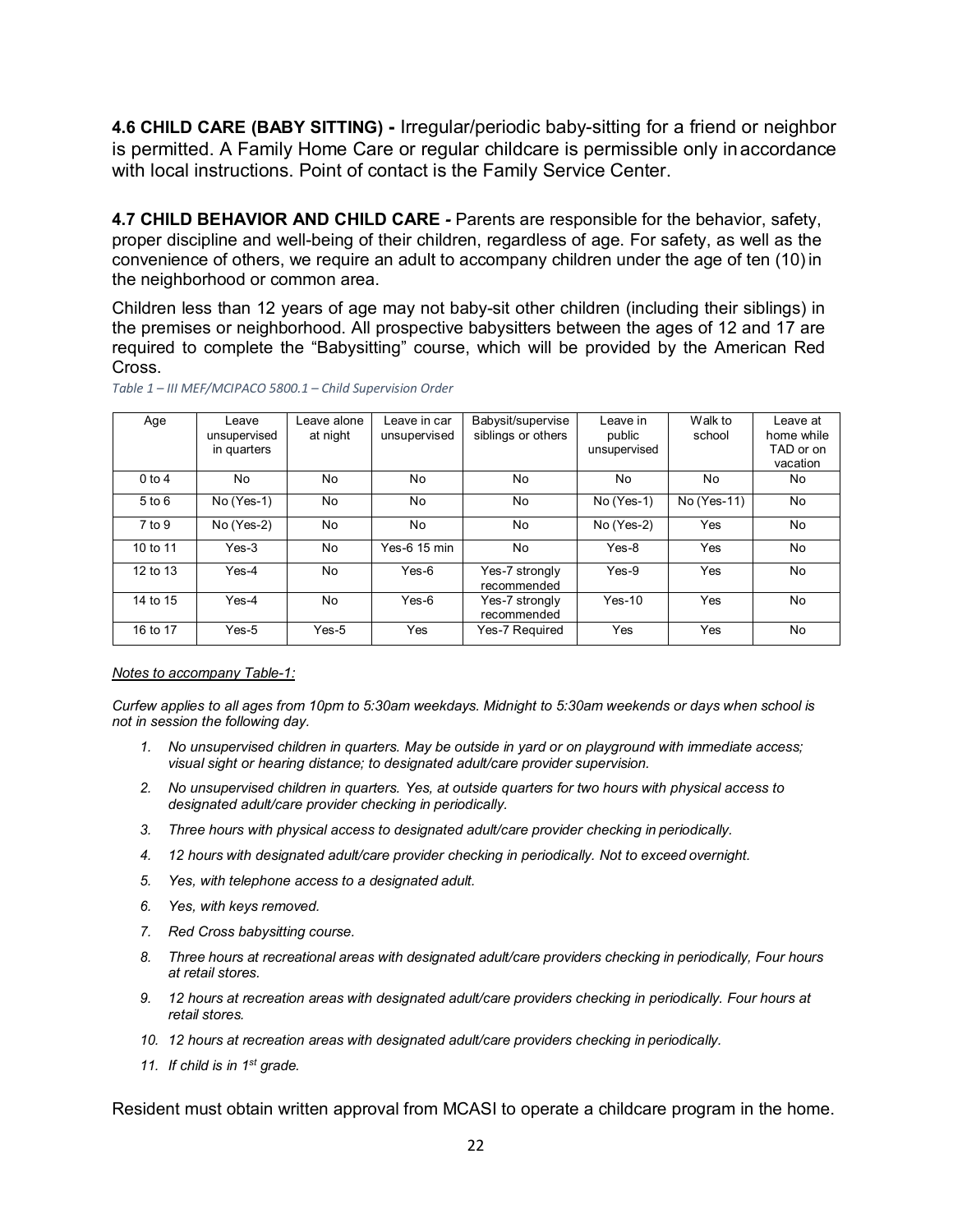Resident may provide in-home childcare ONLY through participation in the MCCS Family Child Care program. Resident must be certified through the Marine Corps sponsored program if childcare is conducted in the premises for more than 10 cumulative hours per week (e.g., a resident caring for three children for four hours is providing 12 hours of child care). Resident must also comply with all applicable state and local laws regarding childcare. Resident must have appropriate insurance coverage.

Resident will be required to bring appropriate licensing and insurance information prior to operating the childcare business from the Premises and provide all renewals upon request. Resident is responsible for any damages to third parties arising from the in-home childcare program. Conducting an unauthorized childcare business shall result in immediate administrative measures from MCASI and may result in eviction. Resident is responsible for any damage to the Premises as a result of the in-home childcare.

**4.8 DRUG FREE POLICY -** Resident, occupants, and guests will not commit any acts or use the premises or common areas in such a way as to violate any law, ordinance, including laws prohibiting the use, possession or sale of illegal drugs. Violation of the drug policy shall result in immediate eviction.

**4.9 FIREARMS AND WEAPONS –** MCAS Policy Letter 3-14 prohibits storage of firearms and ammunitions within Military Family Housing except as authorized by III MEF/MCIPACO5500.1.

**4.10 FIREWORKS -** The manufacturing, sale, storage, possession, transporting and/or use of fireworks and all incendiary devices are expressly prohibited on the premises or in the neighborhood.

**4.11 FLAG DISPLAY -** The only flags that may be displayed are the National Flags of the United States and Japan, and the military service flag (Army, Navy, Marine Corps, Air Force, or Coast Guard) in accordance with standard military protocol for flag display.

#### **4.12 GUESTS & VISITORS**

- $\triangleright$  Visitors are permitted in MFH. Visitors remaining overnight are considered guests. Guests are permitted under the following conditions/limitations:
- $\triangleright$  Permission must be obtained from the FHO to allow guests. House Guest pass is required for all stays over three consecutive days. The request must be submitted three workdays prior to arrival. The Housing Authority (Base CO) retains the right to refuse permission for your guests if the resident or prospective guest(s) have a history of failure to comply with housing regulations.
- $\triangleright$  Guests shall be limited to 90 days per guest per 365 day period beginning with the first pass issued. No guest may be sponsored by a second resident in the same 365 day period.
- $\triangleright$  The maximum number of quests at any one time must be reasonable as determined by the FHO and PMO. The FHO will calculate the maximum number using the formula the Fire Department uses to determine maximum occupancy of base facilities, which is 2 person per bedroom including dining & living room.
- $\triangleright$  You, as the custodian of government property, retain responsibility for the guests residing in your quarters. If housing authorities receive a valid complaint concerning the activities or behavior of your guests, the guests will be required to immediately vacate your quarters.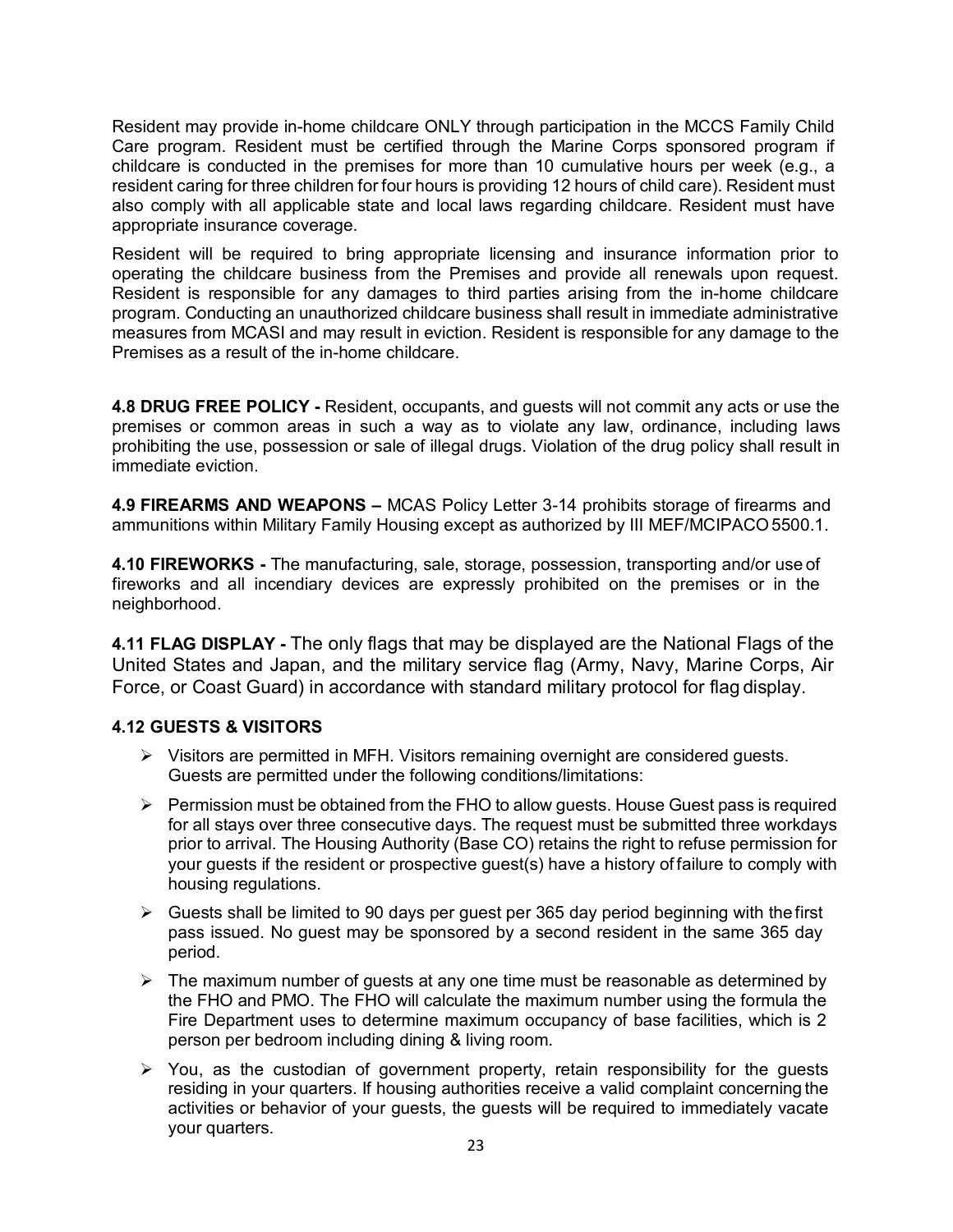- $\triangleright$  Non Command Sponsored family members are not authorized to reside in government quarters without a MHD waiver granted by the Installation Commander.
- $\triangleright$  For guests with non-U.S. passport, please check with PMO for list of countries that are not allowed access on station.

**4.13 HAZARDOUS WASTE** - It is critical that hazardous materials not be included in trash or recycling. Contact the base environmental and hazardous waste center for information on suitable locations to store or dispose of household hazardous waste. Common hazardous household products include, but are not limited to:

- $\triangleright$  Paint/thinner
- $\triangleright$  Turpentine and other spirits
- $\triangleright$  Glue
- $\triangleright$  Gasoline and other petroleum products
- $\triangleright$  Common household chemicals, including bleach
- $\triangleright$  Batteries
- $\triangleright$  Pesticides, herbicides, fertilizers, soil additives
- $\triangleright$  Fluorescent light bulbs

**4.14 HOME-BASED BUSINESSES (COMMERCIAL ENTERPRISES)** - Home based businesses and other commercial enterprises may only be conducted at the premises in accordance with III MEF/MCIPACO 5300.1:

- $\triangleright$  Resident must submit a written request and complete a Home Based Business approval before operating a home business. The approval will apply to any Resident conducting a private business, including but not limited to selling or attempting to sell goods and/or services, cosmetics, household products, cleaning products, tailoring, tax preparations, and other computer-based businesses, dressmaking, etc.
- $\triangleright$  Home-based businesses must be appropriate to and contribute to the family environment of the neighborhood.
- $\triangleright$  Signage of any kind is explicitly prohibited.
- $\triangleright$  Any business that uses or produces hazardous materials is not permitted.
- $\triangleright$  The breeding and/or raising of animals, birds, fish, etc., shall not be permitted.
- $\triangleright$  Home-based business must comply with the provisions specified in the above reference.

All approved businesses must comply with federal, host nation, and local laws regarding licensing, registration, taxes and insurance. The resident will be required to bring appropriate licensing and insurance information prior to operating the business from their Premises. The business must operate within the guidelines contained within this Community Handbook and all subsequent updates. Resident is responsible for any damages to the Premises or from third parties arising from the conduct of the home based business.

**4.15 PARKING –** Vehicles parked at family housing parking spaces are for registered residents and their registered vehicles only. Resident is responsible to keep privately owned vehicles in good operating order with valid decal, JCI, and liability insurance in accordance with base regulations.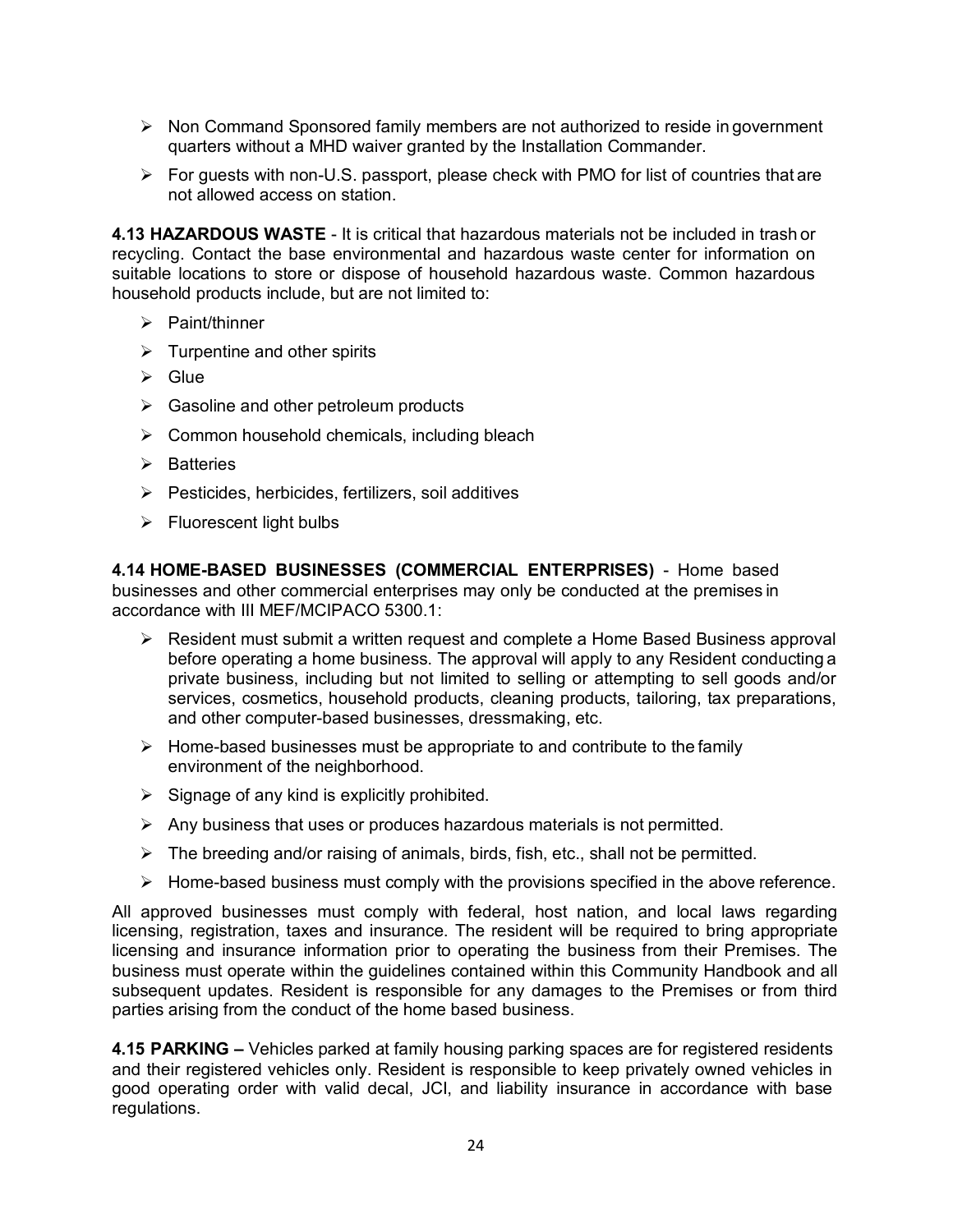- $\triangleright$  Family housing parking is restricted to streets, driveways, and designated parking lots.
- $\triangleright$  Unless otherwise designated, parking is on a first come, first serve basis.
- $\triangleright$  No vehicles, motorcycles, motor scooters, mopeds, recreation vehicles, trailers, campers, etc. may be parked on, operated on, or rolled on any grassy/landscaped areas or sidewalks at any time.
- $\triangleright$  Non-housing resident parking (friend's car while he/she is on deployment) is not allowed at any time.
- $\triangleright$  Vehicles must not be parked in fire lanes / alleys or adjacent to curbs painted yellow at any time.
- $\triangleright$  Motorcycles, motor scooters, mopeds, etc., are not authorized to be parked or stored on yards, porches, patios, or balconies at any time.
- $\triangleright$  Undesignated & quest parking spaces may be utilized on a "first come-first serve" basis; however, cars must be moved on a regular basis and not parked in the same undesignated spaces habitually.
- $\triangleright$  Boats, trailers, recreational vehicles, and oversized vehicles are not permitted at any time without proper authorization.

**4.16 PLAY EQUIPMENT (PERSONALLY OWNED) -** Personally owned play equipment shall be kept in good working order, and will not be secured to the ground using concrete anchors. Play equipment should be limited to toddler plastic swing sets and sliding boards

Playgrounds are provided throughout the Neighborhood for Resident, Occupant and Guest use and enjoyment. Although the playgrounds and common areas are cleaned and mowed on a schedule by the maintenance technicians, Resident is responsible to police the area and supervise children such that the area is clean when the Resident, Occupant and/or Guest leave. No children under six (6) years of age are allowed in the playgrounds without the Resident or other adult supervision.

Basketball hoops, skateboard ramps, and other play equipment placed on the street and common area should be consulted with family housing, fire department, and safety office for approval and to ensure safety of residents.

Trampolines are permitted within the confines of the fence line. Resident should follow all manufacturers' installation and safety recommendations. Residents' assume the risk for their use.

**4.17 PEST CONTROL** – Per MCO 11000.22, routine control of normal household pests is a resident responsibility along with good sanitation and housekeeping. The control of a light to moderate infestation of centipedes, cockroaches, ants, ticks, fleas, mice, or other pests is not an unreasonable burden for you and is your responsibility with locally available products. Sanitation and good housekeeping are the most effective means for controlling many household pests.

**4.18 POOLS** – Large privately owned swimming pools are prohibited in government housing. Due to the hazard of drowning, only small wading pools no more than 12 inches deep are permitted in government housing. Appropriate supervision in accordance with installation policy is required. Pools must be inside a fenced yard and must be drained and properly stored when not in use. In the event of damage to the grounds, you will be held responsible for the immediate restoration of the area.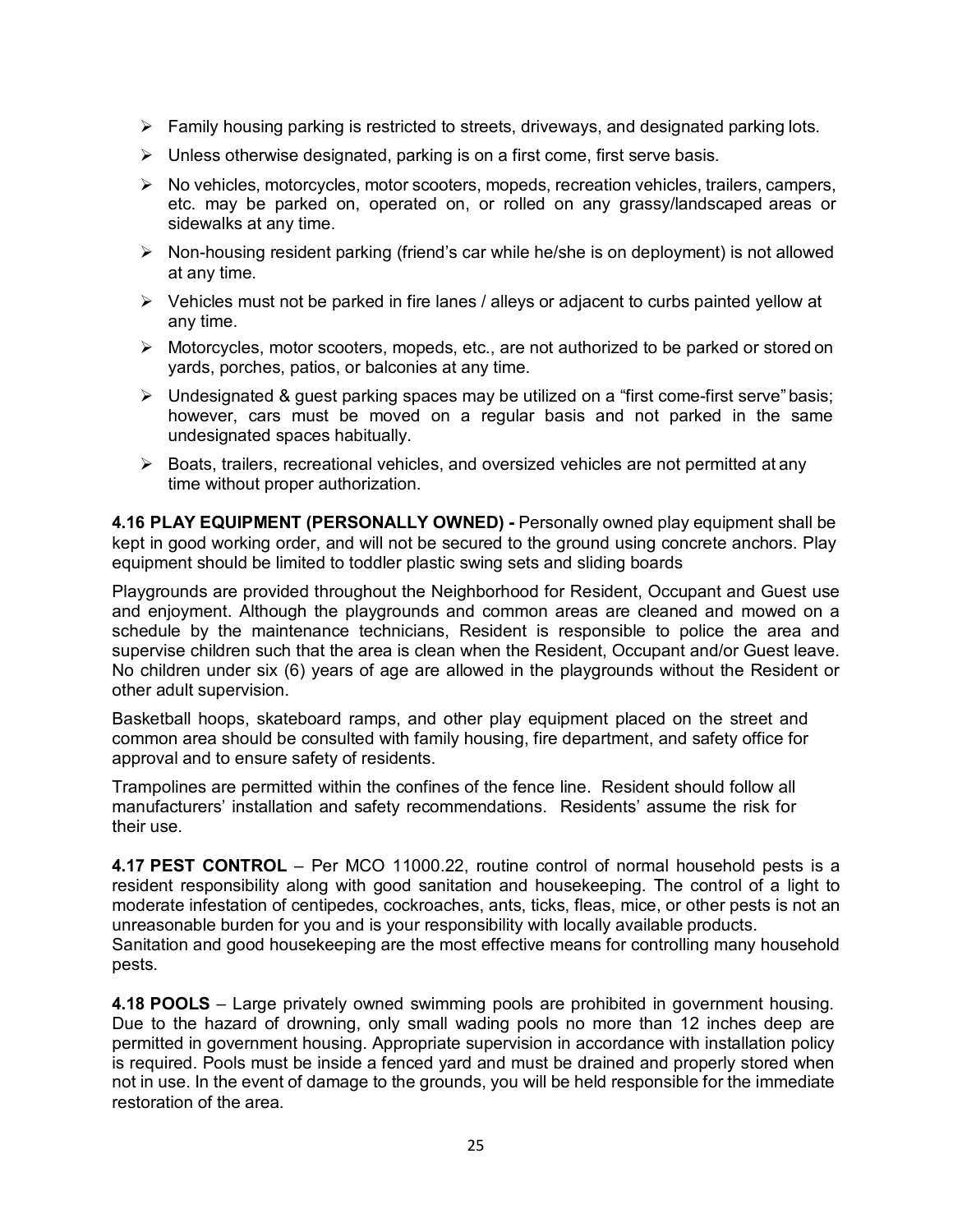**4.19 QUIET HOURS –** Quiet hours enforced seven days a week from 2200 – 0600. Excessive disturbances and noise will not be tolerated. Please contact PMO to report gross violation of this policy.

**4.20 SOLICITATIONS** - Door-to-door sales, surveys, and/or solicitations of any sort are not permitted. Likewise, commercial advertising or flyers of any kind may not be posted or distributed in Family Housing. It is a Federal offense to attach anything to mail boxes.

**4.21 SUBLETTING (BED & BREAKFAST) -** Residents are not permitted to sublet homes or use their homes as Bed & Breakfast lodging (Airbnb).

**4.22 UNMANNED AIRCRAFT SYSTEM (UAS) PROHIBITION -** MCASO 5500.14 strictly prohibits operation of personal UAS aboard Marine Corps Air Station Iwakuni. All personnel aboard are required to register personal UAS with the Provost Marshal's Office (PMO).

**4.23 VIOLATION NOTICE** - Family Housing Inspectors may issue violation notice to residents for excessive noise, disturbances, littered yards, walkway clutter, unauthorized pets, unauthorized repair of vehicles, etc. or other similar violations. Additionally, Residents and guests will not commit any acts or use the home or common areas in such a way as to:

- $\triangleright$  Violate any law, ordinance, orders, and housing policies
- $\triangleright$  Commit property damage
- $\triangleright$  Create a nuisance by annoying, disturbing, inconveniencing or interfering with the quiet enjoyment, business, or peace and quiet of any other residents, family housing staff, contractors, or other persons engaged in lawful activity in the area.
- $\triangleright$  MCASO 11101.3R uses a tiered system for warning residents for violation that may result with termination of government housing and eviction from the premises.

A violation notice will be issued to you if you do not meet the standards listed above. Failure to comply within the given time frame will result in a second violation notice via your Commanding Officer. Failure to comply with the second notice could be cause for termination of your Housing Entitlement.

**4.24 WATERBEDS -** All applicants must request permission to have a waterbed in MFH and must provide proof of insurance against potential damages to MFH.

**4.25 YARD SALE -** Residents allowed two (2) yard sales per year. Items are not allowed to be left outside the Premises overnight. Per MCASO 11101.3R, only staked signs for yard sale is allowed and must be promptly removed after the event.

#### **4.26 YARDS (PROHIBITED ITEMS)**

- $\triangleright$  Motorcycles, boxes and/or equipment may not be stored on patios or balconies. Towels and laundry may not be hung within patios, balconies, or frombalcony railings. Furniture, other than acceptable lawn furniture, shall not be kept on balconies, or patios. Exterior window sills must be kept clear at all times.
- $\triangleright$  Toys and bicycles are not to be left on the lawn areas or in common areas, but should be stored accordingly. This may affect the ability of the grounds maintenance team to upkeep the lawns per contract.
- $\triangleright$  Tree houses and tree swings are not permitted on resident's property, common areas,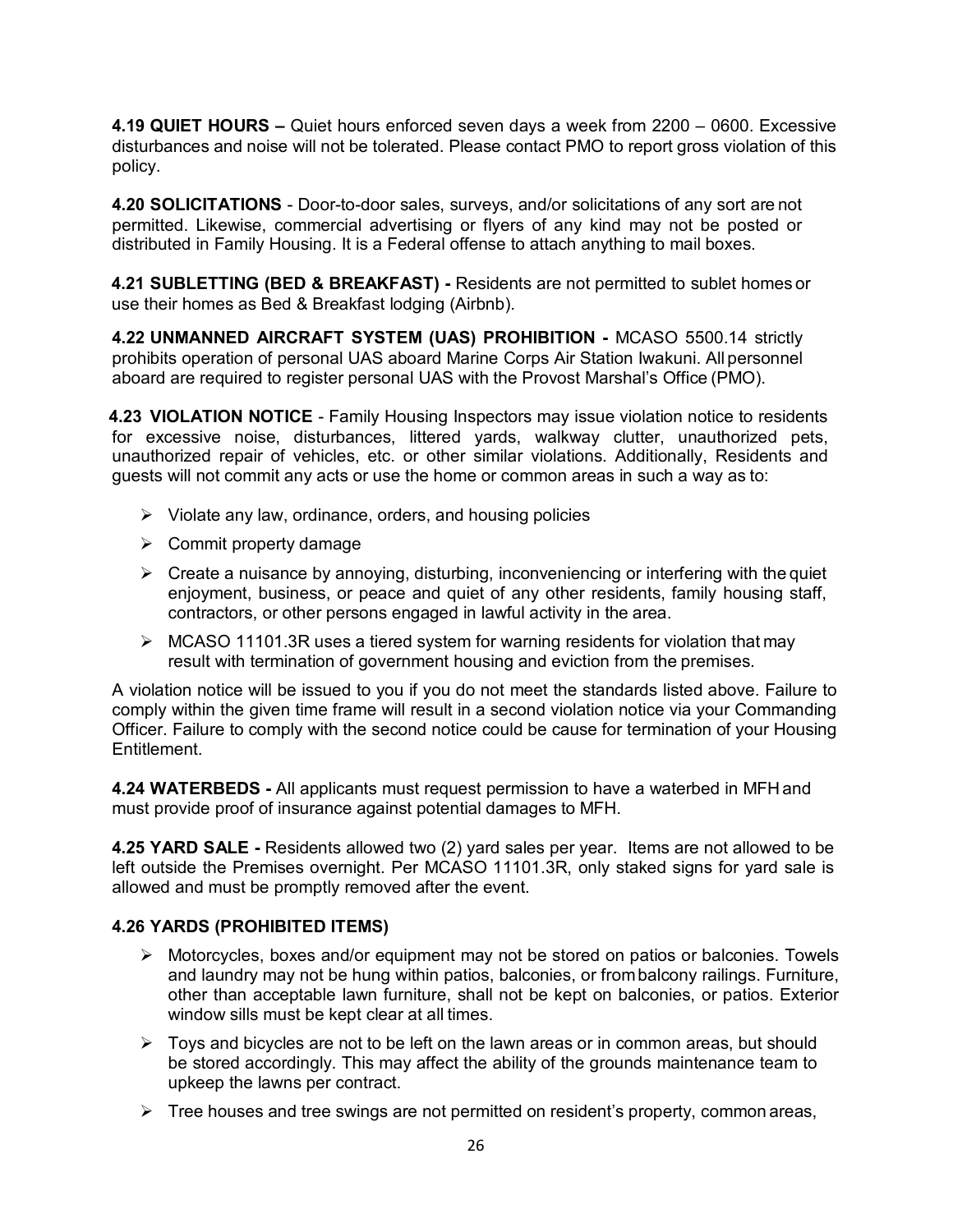or in any tree on neighborhood grounds.

 $\triangleright$  Burning of rubbish or bonfires is not permitted.

**4.27 RENTERS INSURANCE** - The government does not carry insurance and does not assume liability for your personal property. You are strongly encouraged to carry appropriate renter's insurance. The insurance policy should cover loss of personal property, damages due to negligence, fire, and property damage.

**4.28 RESIDENT RESPONSIBILITIES** - You and your family members are responsible for keeping the quarters and adjoining grounds in a clean, sanitary and safe condition. You are responsible for adhering to all rules and regulations regarding MFH. All government appliances must remain in the kitchen. You will be held financially responsible for any improper use or care of issued items. You will be required to correct, repair, or replace any item damaged by negligence or misuse. Flagrant abuse or damage to government property will be dealt with through your official chain of command.

**4.29 REIMBURSEMENT AND PAYMENT FOR DAMAGES** - You are the custodian of government property and shall be held responsible and liable for losses or damages due to your negligence, unauthorized alterations and/or damaged or missing government property. Residents will not be provided materials from the self-help operation to repair damage for which they bear liability or responsibility. You will be given the opportunity to repair or replace a damaged item, however, the repair or replacement must pass inspection by your FHO inspector. Reimbursement for damages determined to be your responsibility shall may be made directly to FHO in the form of a certified check or money order payable to U. S. Treasurer.

**4.30 VACATING/TERMINATING YOUR HOME** – The sponsor is required to give 30 days' written notice of the intent to vacate your quarters. The sponsor or spouse (with POA) must come to the office and fill out the appropriate vacate notice form. You are responsible for returning the unit in a clean condition.

**4.31 PRE-TERMINATION INSPECTION –** The sponsor or spouse (with POA) must be present. A pre-termination inspection will be scheduled by your housing inspector in preparation for the final inspection. During this time, a general condition assessment will be conducted to identify repair and maintenance work during the Change of Occupancy Maintenance (COM) in order to prepare your home for the next family. At this time, items that require cleaning, repair, or restoration will be pointed out by your inspector to give you sufficient time to address those items.

**4.32 FINAL INSPECTION –** The sponsor or spouse (with POA) must be present at the final inspection. Upon the satisfactory completion of your final inspection, you, your spouse, or authorized individual with Power of Attorney (POA) will be given a memorandum reflecting the effective date for restoration of your OHA. Please hand-carry this memo to your disbursing office. Your pay office will not reinstate allowances until they are in receipt of this memorandum.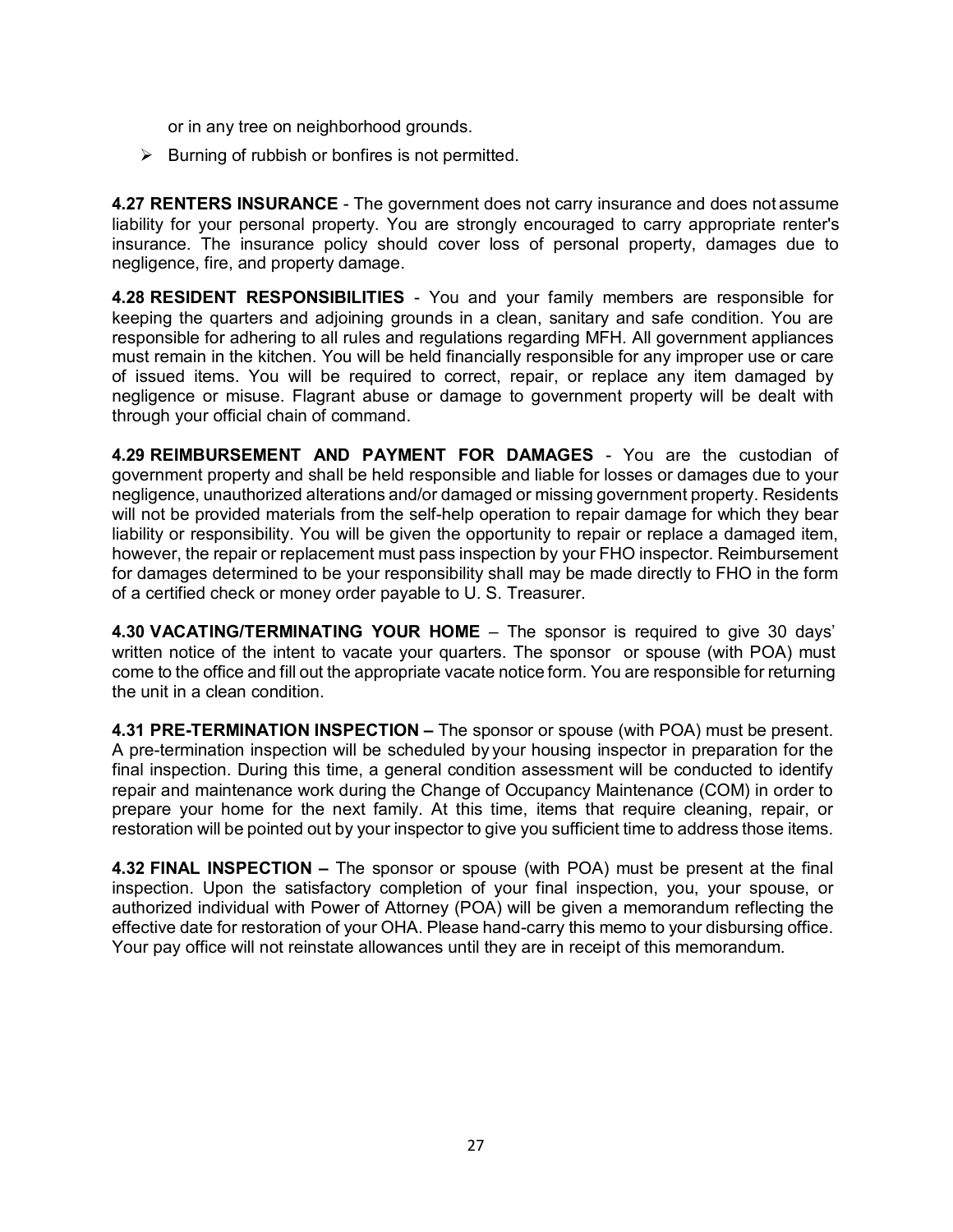#### **5. SERVICES:**

**5.1 BASEBALL FIELD RESERVATIONS** – Please visit the Family Housing Office to reserve the baseball field in Monzen or at Atago Hills. All residents are reminded that the baseballfields are not pet/dog dark areas. Please contact the Provost Marshal Office if you observe residents using playgrounds or athletic field with pets.

**5.2 CABANAS AND PICNIC AREA RESERVATIONS** – These facilities are provided to residents on a first come – first serve basis. No reservation is required.

**5.3 CABLE AND INTERNET SERVICE -** Cable television and Internet Service Provider(ISP) for MCASI on-base housing is provided by Americable International Incorporated. Please contact the cable/ISP provider at 253-2288 or [www.americable.net](http://www.americable.net/) for additional information. Installation of satellite discs from your on-base home is prohibited.

On a first-come first serve basis, off-base residents can be provided Armed Forces Network (AFN) Direct-to-Home decoders and dish in order to receive AFN programming. This service is provided by the Defense Media Activity, and must be returned to Family Housing prior to departure/PCS from MCAS Iwakuni.

**5.4 MULTI-PURPOSE ROOM RESERVATIONS** - Located on the first floor of Mid-Rise apartments and the Community Center at Atago Hills, these rooms are available for use by members living in the midrise apartments within these facilities. Other reservations will be considered on a case by case basis. Community groups, nonprofit or for profit organizations are not authorized to reserve and use family housing multi-purpose facilities.

**5.5 REFUSE COLLECTION -** Resident will be issued trash/refuse bin(s) during move-in and the trash collection schedule for their neighborhood. The Family Housing Office will also provide the resident with small refuse bins for their home to encourage compliance with MCASI Solid Waste Segregation Policies. Residents are reminded to use clear bags to collect and dispose their solid waste.

- *5.5.1 Solid Waste Separation Policy:*
	- o Main Base
		- (1) Combustibles (kitchen waste, garden waste, etc.)
		- (2) Non-Combustibles (plastic, metal, ceramics, etc.)
		- (3) Recyclables (cans, cardboards, as designated by recycling center)
	- o Atago Hills
		- (1) Combustibles (kitchen waste, garden waste, etc.)
		- (2) Glass Bottles (drink, food, cosmetic bottles)
		- (3) Ceramics and glass (potteries, mirrors, dishes, etc.)
		- (4) Plastics
		- (5) Metal/Fragments (metal cooking ware, utensils, etc.)
		- (6) Recyclables (cans, cardboards, as designated by recycling center)
		- (7) Hard to dispose waste (batteries, fluorescent lamps, etc.)
		- (8) Bulky Waste (oversized items)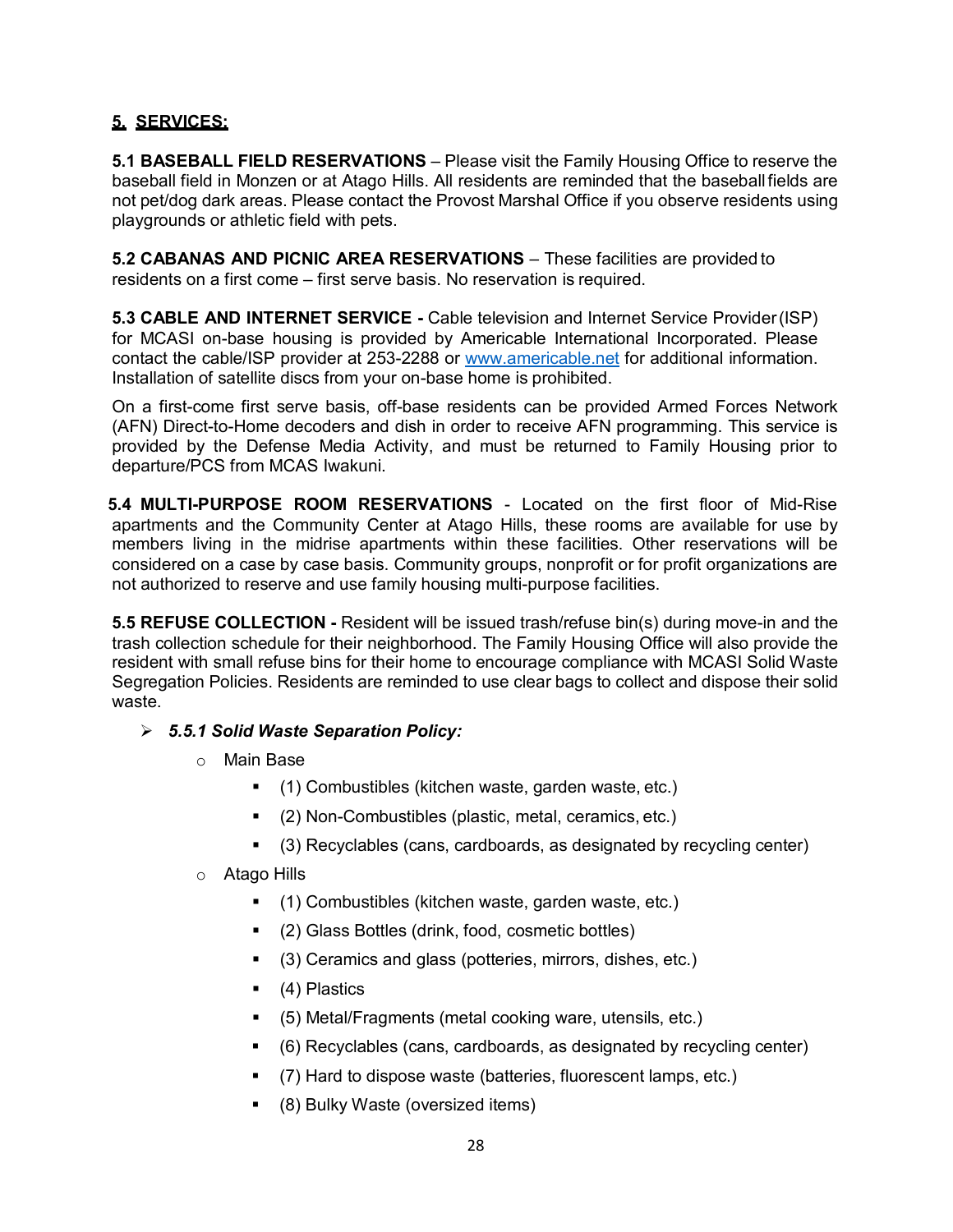#### *5.5.2 Solid Waste & Bulky Trash Pickup Schedule (subject to change):*

- o *Main Base:*
	- *Single dwelling/townhouse/duplex/row homes:* Tuesdays and Saturdays
	- *Midrise apartments:* Mondays to Saturdays
- o *Main Base (Bulky Trash) –* Mondays and Thursdays
- o *Atago Hills (Solid Waste & Bulky Trash)*  Tuesdays and Fridays.

#### *5.5.3 Resident Responsibilities:*

- o Comply with MCASI Solid Waste Segregation Policy
- $\circ$  Responsible for regular cleaning of the bin(s). Charges may be assessed for failure to clean their trash bins during check-out/termination of quarters.
- $\circ$  Comply with the proper disposal of automotive fluids (e.g., oil, grease, brake fluid, radiator coolant, hydraulic fluid, etc.) or any other toxic or hazardous substances. Residents shall not dispose automotive fluids and chemicals onto the ground or into the storm water drainage system or sewage collection system, and is strictly prohibited.
- $\circ$  Boxes should be flattened and placed in the cardboard recycling containers located throughout your housing area.
- $\circ$  Branches should be cut into short lengths (not more than 3 ft.) and tied in bundles.
- o Keep trash receptacles and surrounding areas clean.
- $\circ$  The resident is responsible for the refuse bin(s) and will be charged for replacement if damaged, lost, or stolen.

**5.6 FAMILY HOUSING SELF-HELP CENTER -** Located in Building 200 and at Atago Hills. The Self-Help Center is available to all residents who live in government managed family housing units. In order for this service to be effective, each resident must be responsible for ensuring all equipment is returned clean and in a timely manner, in good condition, and ready for the next resident's use.

#### *5.6.1 Typical Items Provided by Family Housing Self-Help*

- o Lawn Mowers
- o Weed Whackers
- o Lawn Edger
- o Extension Cords
- o Carpet Shampoo Machine
- o Vacuum Cleaners